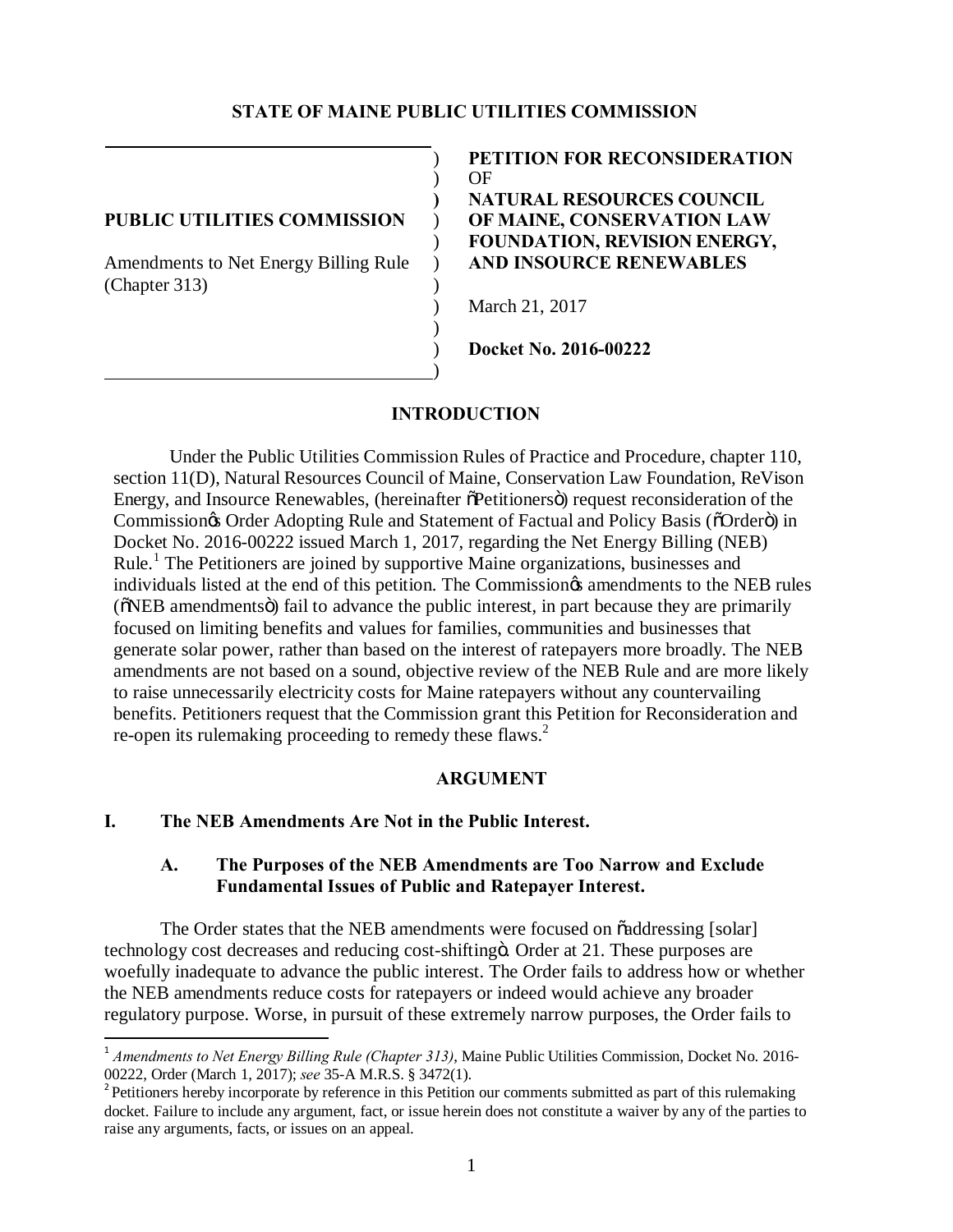consider whether the NEB amendments could have a net impact that is counter to the public interest.

Fundamentally, the Order limits participation in, and ultimately eliminates, NEB, and, as the Order acknowledges, that will fundamentally limit the growth of distributed solar energy generation in Maine. Order at 11. This purpose is at odds with statutory policy, including:

When encouraging the development of solar energy generation, the State shall pursue cost-effective developments, policies and programs that advance the following goals:  $\mathbf{r}$ 

C. Ensuring that the production of electricity from solar energy meaningfully contributes to mitigating more costly transmission and distribution investments otherwise needed for system reliability;

…

E. *Increasing* the number of businesses and residences using solar technology as an energy resource; and

F. *Increasing* the State's workforce engaged in the manufacturing and installation of solar technology.

35-A MRSA §3474 [emphasis added].

There is overwhelming evidence that distributed solar energy generation is an important tool for mitigating transmission and distribution costs, which are born directly by *all* electricity customers and comprise the largest portion of monthly residential electricity bills. The Commission& Order entirely fails to consider how the NEB amendments will affect those costs.<sup>3</sup>

The Commission<sub>®</sub> purpose and framework for considering amendments to the NEB Rule was limited to reducing so-called cost-shifting of transmission and distribution rates between customers. The Commission did not even consider what impact its cost-shifting focus would have on transmission and distribution costs. In setting rates, the law directs the Commission to  $\tilde{q}$  equivalent consideration to the goals of minimizing costs and minimizing transmission and distribution rates to consumers. $\ddot{\text{o}}$  35-A MRSA §3153-A. In this Order, the Commission fails to give substantial consideration to either.

Moreover, the Order fails to explain why decreasing costs to install solar is a problem that needs to be addressed in the first place. All else equal, it is undisputable that decreasing technology costs will result in increasing installation of solar energy systems. Given the ratepayer benefits from increasing distributed solar broadly identified by the Commission in its Maine Distributed Valuation Study (Apr. 14, 2015) ( $\delta VOS\ddot{o}$ ) analysis, decreasing technology costs are a boon to both individual solar energy system owners and as well as other ratepayers. The Order attempts to skirt this issue by merely labeling NEB as an  $\ddot{o}$  incentive, $\ddot{o}$  which it does

<sup>&</sup>lt;sup>3</sup> Similarly, the Order fails to give sufficient consideration of statutory policy regarding transmission and distribution:  $\delta$ The Legislature declares and finds that improvements in transmission and distribution utility rate design and related regulatory programs have great potential for reducing the cost of electric utility services to consumers, for encouraging energy conservation and efficient use of existing facilities and for minimizing the need for expensive new electric transmission capacity. $\ddot{\text{o}}$  5-A MRSA §3152.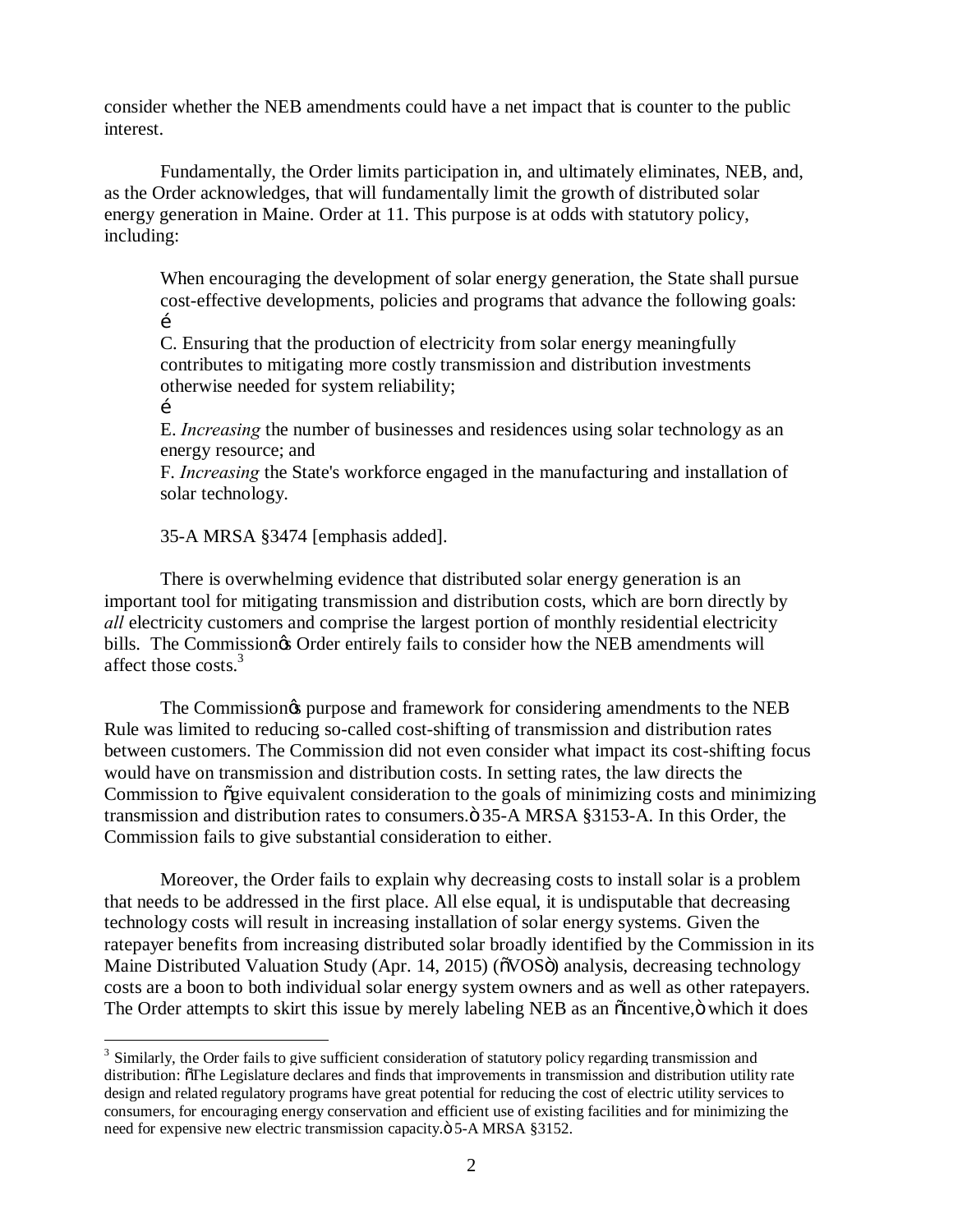more than a dozen times. Order at 5, 6, 9, 10, 14, 15. Whether NEB is an incentive may be a matter of semantic dispute; there should be no dispute that distributed solar energy generation is a resource that affects electricity markets and grids in important ways. The Commission should reconsider its Order because it has not considered these impacts of the NEB amendments on the public interest.

# **B. The NEB Amendments are Likely to Raise Electricity Costs Without Providing any Countervailing Benefit.**

In late 2015, the Commission sought and received assistance from the National Renewable Energy Labs to project that NEB under the status quo would result in approximately 150 MW of distributed solar energy generation by 2021.<sup>4</sup> The Commission $\alpha$ adoption of the NEB amendments will undoubtedly reduce that projected level of generation by Maine homeowners, communities and businesses that use NEB to properly size their installation and offset its capital costs.

When the Commission conducted its VOS analysis in late 2014, showing that distributed solar reduced certain ratepayer costs.<sup>5</sup> Specifically it found that each marginal kilowatt-hour of production would reduce transmission costs by  $1.4$  cents in the  $\delta$ first-year $\ddot{\sigma}$ and 1.6 cents on a levelized basis over the long-term, and would reduce market prices for energy by 0.9 cents in the first-year and 6.6 cents on a levelized basis over the long-term<sup>6</sup>. VOS at 5 and 6. The NEB amendments will slow the penetration of distributed solar and almost certainly forego the projected savings identified in the Commission $\alpha$  own report.

The Order<sub>&</sub> discussion of the VOS analysis is deeply flawed, as set forth below.. in the Order has multiple flaws. For example, one is a factual misstatement that the first-year  $\tilde{m}$  monetizeable  $\ddot{o}$  benefits were calculated to be 9 cents/kwh. Order at 8. In fact, they total 9.9 cents/kwh<sup>7</sup>. VOS at 5. As the Commission is aware, the levelized value of financial over 25 years was 17.5 cents/kwh. Some of this value will be foregone under the NEB amendments, at the expense of ratepayers as a whole. The Order correctly observes that long-term values are highly dependent on assumptions about market conditions in the future. Order at 8. However this same caution should be extended with regard to future technology costs, which is the primary basis for the Commission<sub>®</sub> proposed phase down of net metering credits.

# **C. The NEB Amendments Impose Unnecessary New Metering and Billing Costs.**

 $4$  Pieter Gagnon and Ben Sigrin.  $\delta$ Distributed PV Adoption in Maine through 2021. $\delta$  NREL. November 6, 2015. Powerpoint presentation entered into Docket 2015-00218. <sup>5</sup> VOS

<sup>&</sup>lt;sup>6</sup> We understand that the Commission may now dispute its own findings on these values. However, as described below, the Commission made no attempt to quantify the forgone benefits of distributed solar, nor the purported ratepayer benefits from eliminating so-called cost-shifting, the net of which might generally be seen as a ratepayer impact.

 $<sup>7</sup>$  The Order left out market price response. Market price response is not an attribute that can be sold in any market,</sup> but nor can avoided transmission. The term omnetizeable is therefore somewhat vague all of the values in the study were expressed in dollar terms or õmonetizedö. We understand that some values correspond to financial components of rates and others to environmental values. Both market price response and avoided transmission, and the other values cited in the Order at 8, are financial components of rates.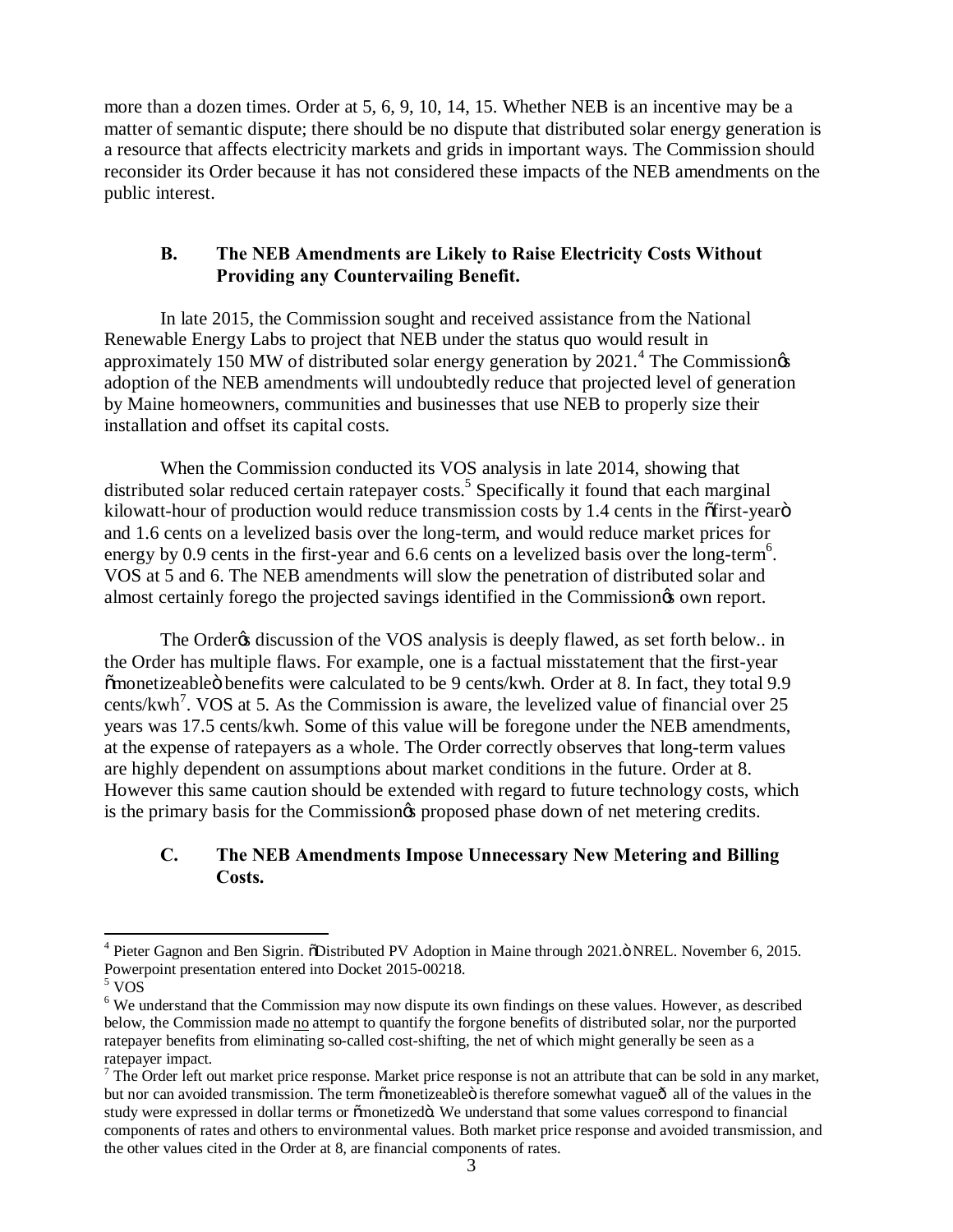The NEB amendments require new NEB customers to meter their gross generation so that it can be netted against electricity consumed for the transmission and distribution portion of their bill. The effect of this change is to levy a transmission and distribution fee or penalty on power that is generated and consumed behind the customer to primary meter. Below, Petitioners argue that this is a violation of the right to self-generate. Additionally, the NEB amendments impose significant new metering costs which are themselves unnecessary burdens on ratepayers as a whole.

The provision will require additional metering equipment to measure gross output, at a likely cost of several hundred dollars per participant. If each existing NEB customer had been required to have a meter on generation, the cost could exceed \$1 million, for example. At the same time, the NEB amendments state that customers may not ordinarily be billed for this equipment, therefore implying that ratepayers as a whole would bear these costs. The Order provides no clear rationale for this unreasonable requirement.

The NEB amendments also establish a phase-out of NEB credits from the retail rate to Standard Offer rates over a 10-year period, with new customers in each year receiving a fixed percentage for a 15-year period. We are not aware of any comments or arguments in the record in support of this approach. In addition to the concern of Petitioners stated above that this reduction will slow the penetration of distributed solar generation, there is widespread concern that this approach would require a complex and likely expensive billing arrangement. It will require utilities to sort NEB customers into up to 11 different categories of crediting, for a period of approximately 25 years, at a great deal of cost to all electricity customers.<sup>8</sup> It is even possible that the new costs all ratepayers will have to pay for this complicated billing scheme will outweigh any purported savings the rule would achieve. The Commission should reconsider its Order after it has attempted to determine what those costs would be.

### **D. The Commission Should Clarify that Customers May Continue to Choose a Rolling 12-Month NEB Credit Cycle.**

The Commission has long recognized that the annualized net metering concept under the Chapter 313 rules would be frustrated if the utility required customers to use all credits within a given 12-month contract period that did not match the variability of certain renewable resources:

Mr. Bertl raises a valid concern that, depending on the net billing anniversary date, the intent of the annualized approach could be frustrated. This could occur, for example, if the net billing contract begins after the high hydropower output months. The result is

1

<sup>8</sup> Indeed, the Commission repeated CMP<sub>®</sub> claim that lifting the arbitrary limit on the number of community solar accounts would  $\tilde{\theta}$  onegatively affect its billing system performance  $\ddot{\theta}$  (although the Order fails to mention that CMP further recommended raising the limit to 200 instead of eliminating it.) Order at 21. Any billing complexity from expanding participation in community solar farms is minimal compared to that contemplated in the NEB Amendments, with the costs and complexity to be borne by ratepayers as a whole.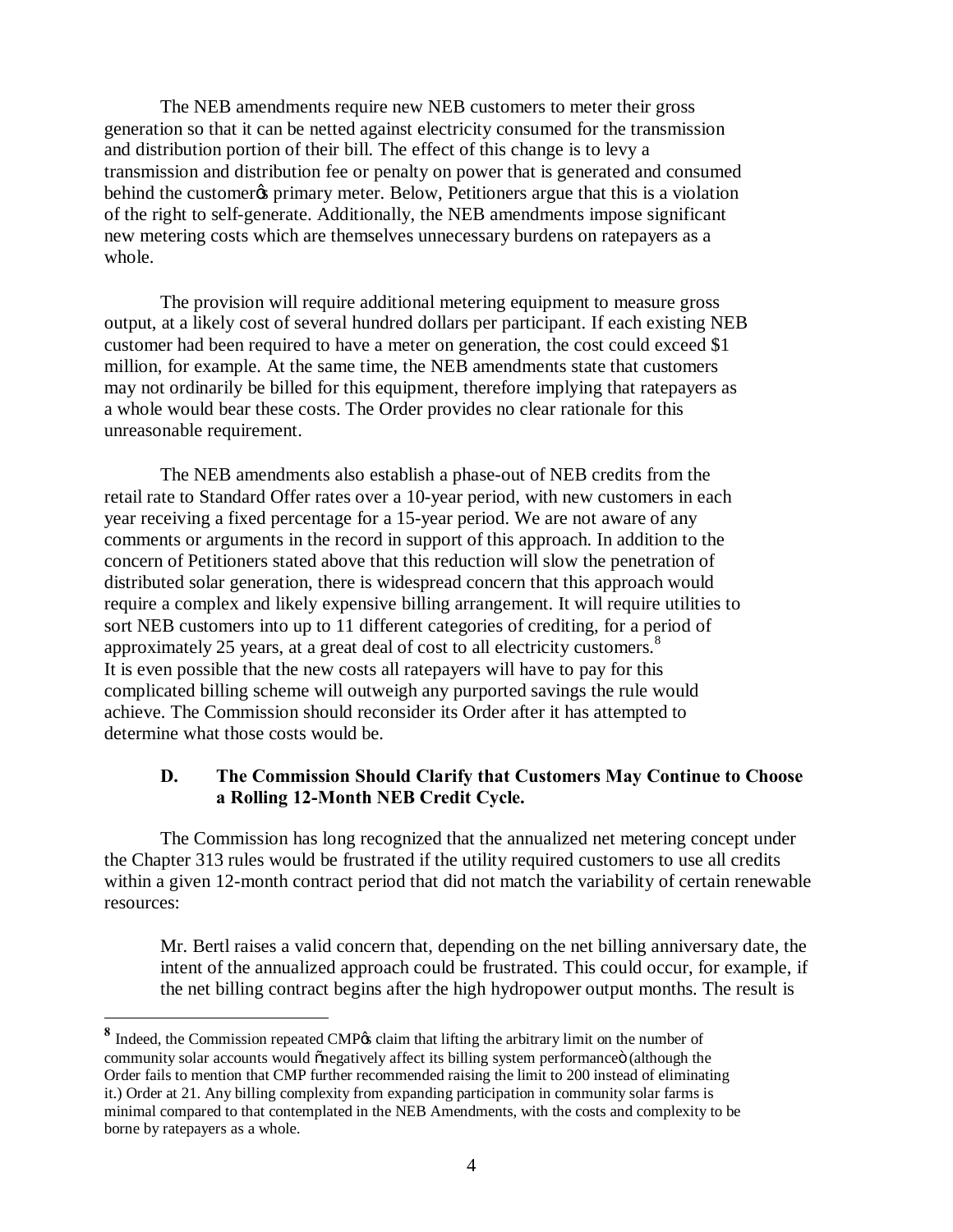that there are no ocredits to be used to offset usage during the low production months at the beginning of the 12-month period, and the customer would have limited ability to take advantage of the high output months that would occur near the end of the period.

*HYDROTRICITY, Request for Waiver Under Section 4 Of Chapter 313*, No. 2001-027, Advisory Opinion, at 6 (April 3, 2001). To avoid this result, the Commission has interpreted the rules to allow a NEB customer to either choose its  $\ddot{\text{o}}$ anniversary date $\ddot{\text{o}}$  or to use a 12-month rolling methodology for individual months in which credits accumulated in any given month could be used to offset usage over the succeeding 12 months. SUNGEN SOLAR CENTER LLC, *Request for Commission Investigation into Chapter 313 Implementation,* No. 2011-316, Order at  $3$  (Feb. 6, 2012) ( $\tilde{o}$ : We therefore interpret Chapter 313 to allow a customer to choose either approach for implementation of the annualized net billing methodology,  $\ddot{\omega}$  *quoting* HYDROTRICITY at 7.)

In the portion of the NEB amendments relevant to the determinations above, the Commission has changed the wording of former  $\S3(E)(3)$  ( $\tilde{\text{o}}$  over a 12-month period $\ddot{\text{o}}$ ) to new language in new section §  $3(I)(3)$  ( $\ddot{\text{ow}}$ ) in a given 12-month period $\ddot{\text{o}}$ ). The Commission offered no explanation for this change at any stage in the 2016-00222 rulemaking. It is Petitionersø understanding that the Commission did not intend the new language to change its longstanding and well-settled precedent. To avoid confusion or further litigation, Petitioners ask the Commission to confirm that net energy billing customers may continue oto choose either the anniversary date or the individual month rolling methodology. $\ddot{o}$  SUNGEN at 3.

## **II. The NEB Amendments Constitute Unjust Discrimination and Violate Customer Rights to Self-Generation.**

The NEB amendments require NEB customers to meter their gross generation so that it can be netted against electricity consumed from the grid for the transmission and distribution portion of their bill. The Order entirely fails to justify this change or provide any regulatory principle that it is based on. The Order argues that this change does not constitute an exit fee and that NEB is optional. Order at 18. While Petitioners reject those arguments below, neither of Commission $\alpha$  arguments constitute a positive rationale for this extreme change, which gives the appearance of arbitrariness. Even the Commission $\alpha$  arguments about NEB customers not paying for incurred transmission and distribution costs when they are credited for exports do not provide a basis for interfering in a customer to generation or usage behind the meter.

Rates for utility service subject to the jurisdiction of the Commission must be just and reasonable. 35-A M.R.S. § 301. Implicit in the concept of just and reasonable rates is the requirement that rates and charges not be unjustly discriminatory. Unjust discrimination in the context of utility rates and charges includes charging a rate to one customer or group of customers that is öhigher than that charged by the same utility for the same service or service of similar value and cost rendered to other users or consumers. $\ddot{\text{o}}$  35-A M.R.S. § 1304.

The NEB amendments include provisions that result in NEB customers being charged for transmission and distribution service for energy that they have supplied to themselves that never enters the utility grid. The Order asserts that these charges are necessary because NEB customers are still consuming transmission and distribution service and it is therefore necessary to charge customers for such service to avoid  $\tilde{\text{c}}$  cost shifting.  $\ddot{\text{o}}$  Order at 6-7. This finding lacks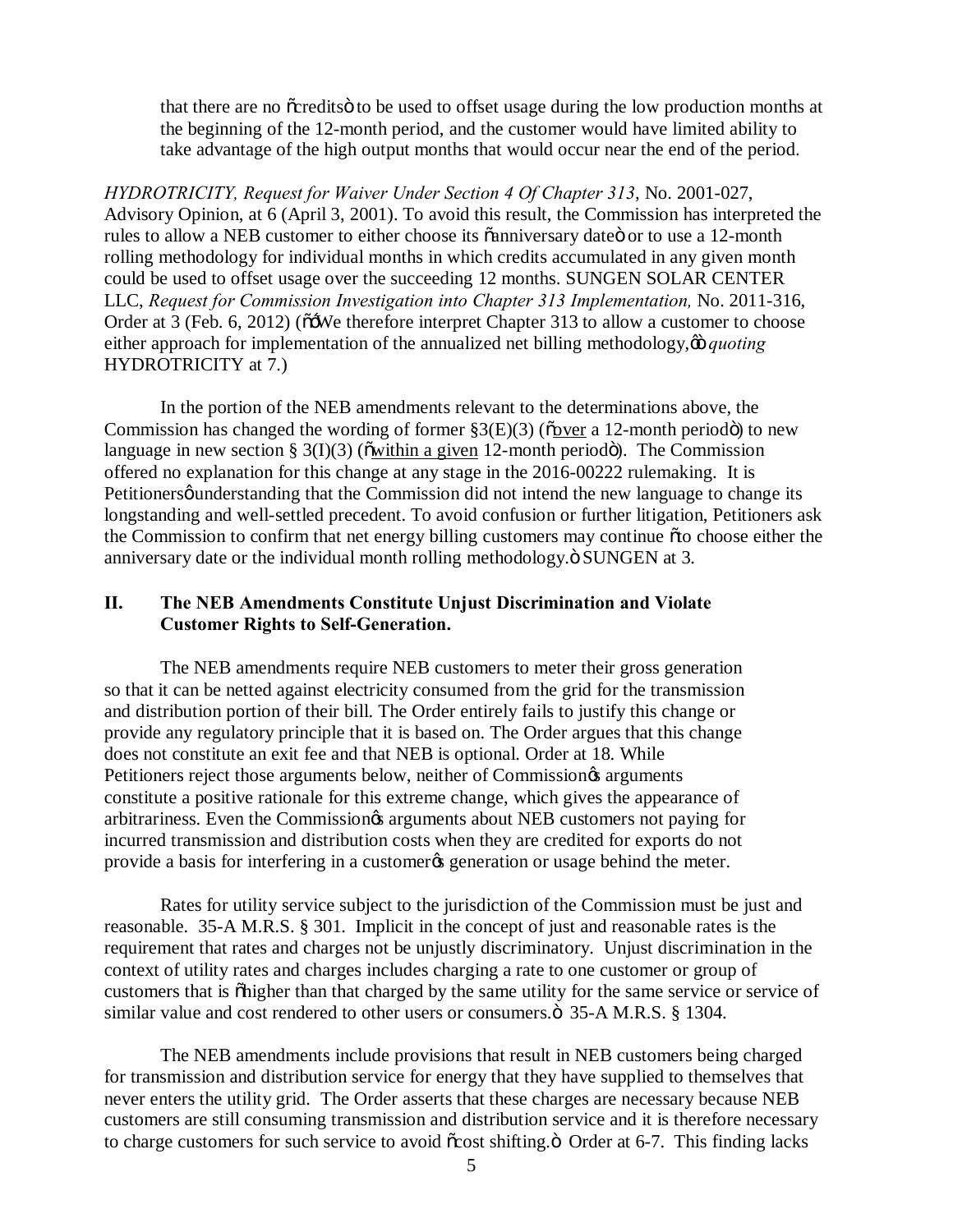factual support and the rates and charges that would be imposed by the NEB amendments are therefore unjust and unreasonable.

Specifically, the Commission has made no inquiry into whether the consumption of NEB customers is adequate to support the cost of serving them. Rather, it assumes that their gross consumption is the proper measure for collecting costs. However, it is even possible that NEB customers use a larger amount of electricity than average customers because they may pursue additional technologies that rely on electricity.

Further, other similarly situated customers may reduce their consumption by installing energy efficient equipment or by fuel switching. Similarly, industrial users who generate power behind the meter by using waste products also reduce their consumption. Under the logic of  $\tilde{\text{c}}$  cost shifting,  $\ddot{\text{o}}$  these customers should be charged additional rates to reflect the lost revenue resulting from such decisions. Singling out NEB customers for such charges results in rates that are  $\delta$  higher than that charged by the same utility for the same service or service of similar value and cost rendered to other users or consumers,  $\ddot{\text{o}}$  35-A M.R.S. § 1304, and therefore results in rates that are unjust and unreasonable.

The Order $\alpha$  finding with respect to cost shifting is also inconsistent with prior Commission determinations. Maine has a long history of self-generation, both in practice and in regulation, and multiple statutes protect the ability of customers to produce and consume their own power without penalty or interference. In its 1996 order on industry restructuring, the Commission explicitly found that the loss of revenue due to customer self-generation is a risk borne by utilities for which they are compensated in their rates of return.<sup>9</sup>

Not all costs that become unrecoverable are "stranded" by retail competition. Customers may reduce or even eliminate electricity usage by self-generating, fuel switching, production cutbacks, energy conservation, and bypassing the utility's system entirely. All these activities result in fewer revenues available to the utility to pay the fixed costs of operations. These customer options, however, exist under current regulation as much as they would after retail competition begins.

The Order<sub>®</sub> finding with respect to cost shifting effectively reverses this fundamental finding adopted by the Commission in the Restructuring Plan.

Finally, the Order<sub>of</sub> finding with respect to  $\tilde{\alpha}$  cost shifting and related determinations with respect to calculation of transmission and distribution charges violates the statutory prohibition against imposing exit fees. 35-A M.R.S. § 3209(3) provides:

3. Exit fees. A customer who significantly *reduces or eliminates consumption of electricity due to self-generation*, conversion to an alternative fuel or demandside management may not be assessed an exit or reentry *fee in any form for the reduction or elimination of consumption* or reestablishment of service with a transmission and distribution utility.

 <sup>9</sup> *Re Electric Utility Industry Restructuring*, Docket No. 1995-462, Report and Recommended Plan (December 31, 1996) (the "Restructuring Plan").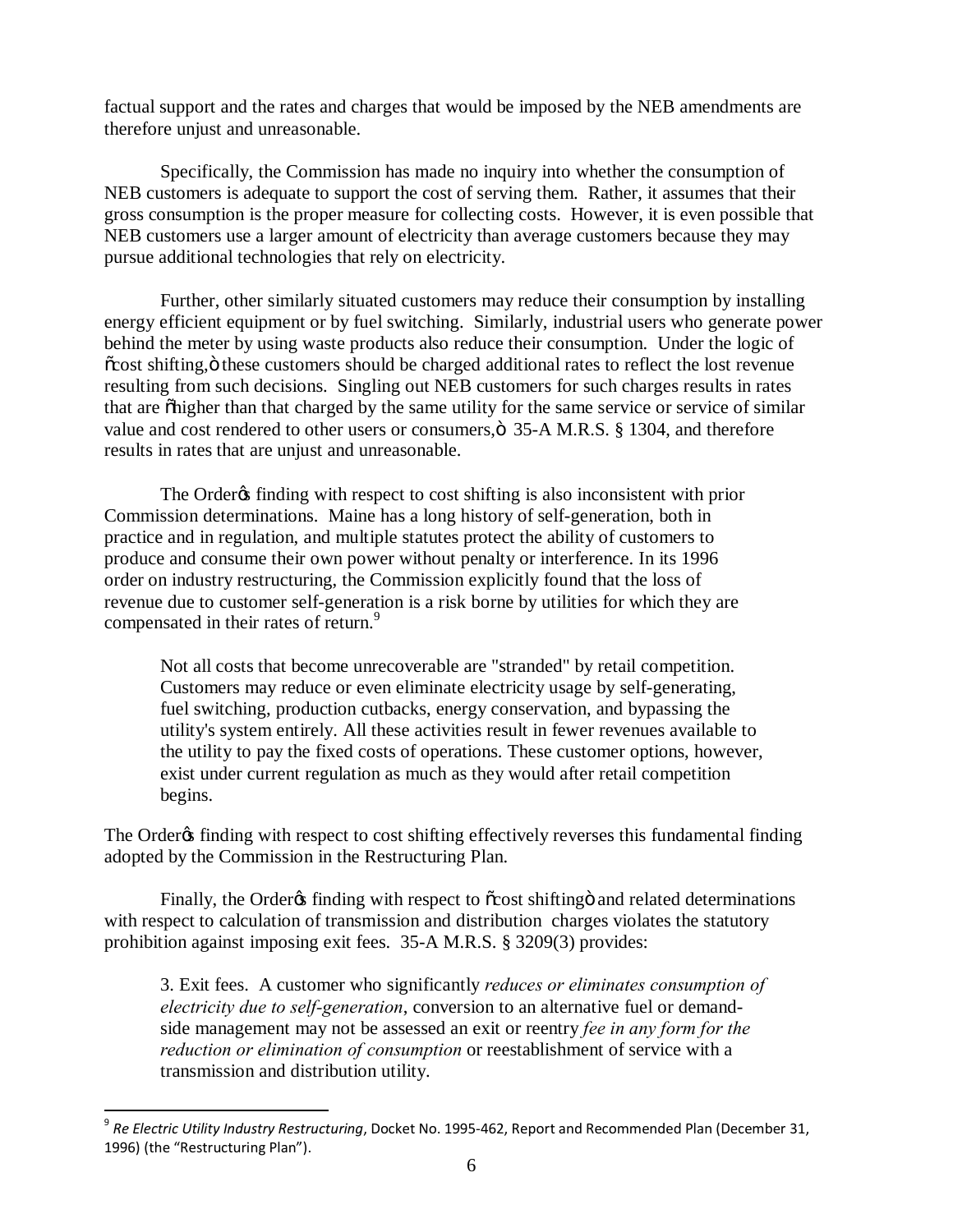(Emphasis supplied). The Order's determination to impose transmission and distribution charges on energy that customers have supplied to themselves that never enters the utility grid is unambiguously a fee for reduction in use due to self-generation.

Prior to the Legislature  $\alpha$  enactment of § 3209(3), the Commission addressed the policy reasons for not allowing exit fees in its Restructuring Plan.<sup>10</sup>

The Commission does not believe exit fees are either practical or appropriate. Proponents of exit fees claimed that the demand for electricity of particular customers has caused utilities to incur certain costs on their behalf, and that these same customers should pay these costs. This claim is doubtful. Power purchases are rarely customer-specific. Moreover, if the idea is to match costrecovery with cost-causation, some daunting questions emerge. Should customers have to be on the system any particular length of time before any exit fee would apply? Should customers who entered the system last year be required to pay an exit fee if they leave the system next year? If so, should the amount of the exit fee be the same as for a customer that has been on the system for 30 years? Should exit fees apply to customers that enter the system in the future? None of these questions has a felicitous answer.

Exit fees could also adversely affect Maine's business climate. If exit fees applied to businesses who were utility customers on a specific date, only newer businesses could switch power suppliers without paying an exit fee. If exit fees applied to new customers, it could dissuade businesses from entering the State. What business would move to Maine if its flexibility to move in the future were so constrained?

Exit fees are an extraordinary remedy. That approach might be justified where its absence would result in either extreme financial stress on the utility or unacceptable rate increases for utility ratepayers. An exit fee or similar rate design should not be adopted without a substantial demonstration of ratepayer harm.

In addition to the NEB amendments  $\varphi$  plain violation of statute with respect to this issue, the same policy considerations exist here with respect to imposition of transmission and distribution charges on energy customers have supplied to themselves that never enters the utility grid. The Commission should reject the aspect of the NEB amendments that impose transmission and distribution charges on gross energy as being unjustly discriminatory and a violation of the prohibition on exit fees.

Identifying NEB as  $\ddot{\text{o}}$  voluntary $\ddot{\text{o}}$  is not sufficiently persuasive as to justify the NEB amendments. Order at 18. Simply buying power from the grid is likewise  $\tilde{\text{ov}}$  but that does not give utilities or the Commission free license to charge any fee whatsoever or excise burdensome or arbitrary regulatory requirements. Under the NEB amendments, pre-existing NEB customers who already made investments in self-generation capacity will be subject to the gross metering approach after their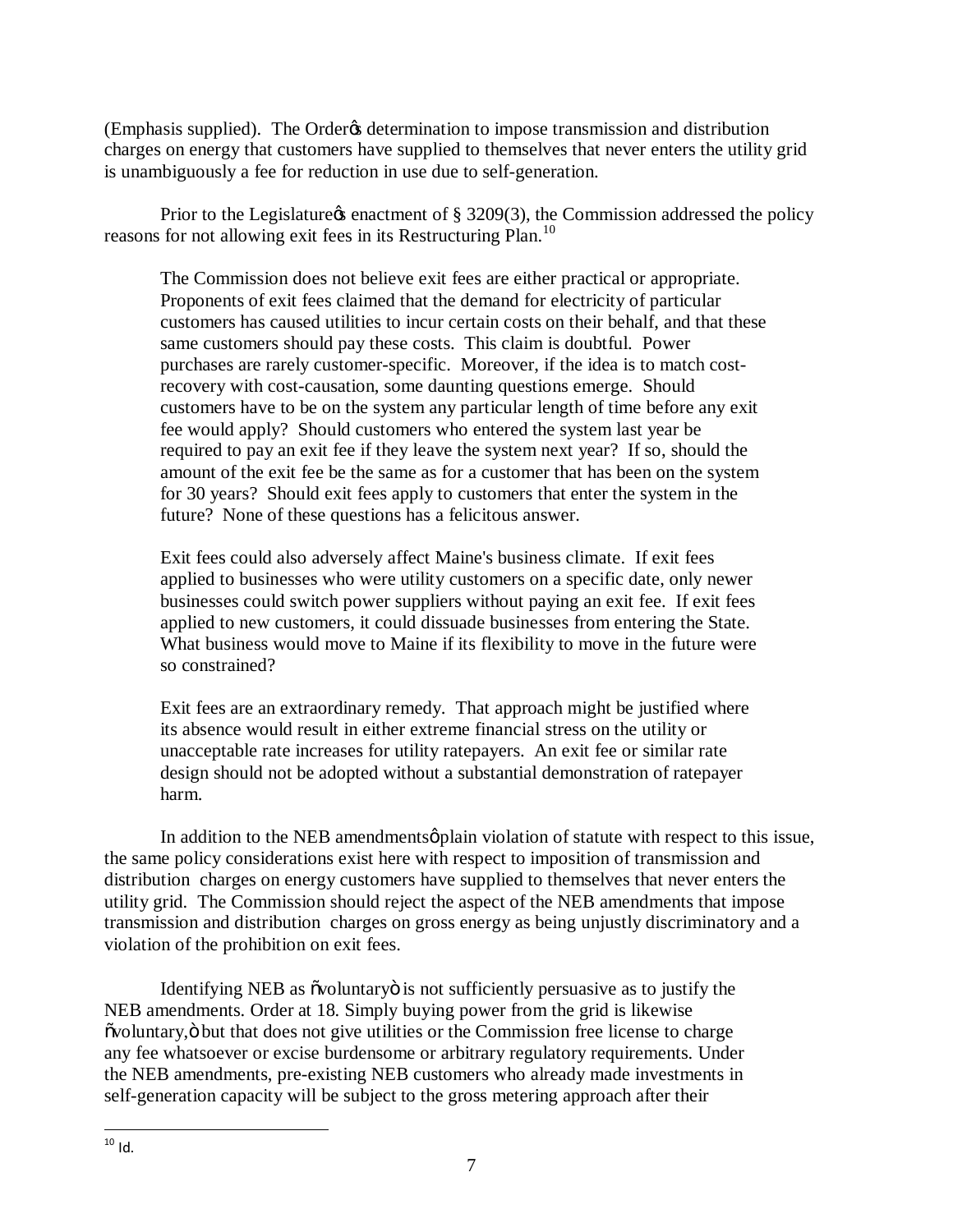grandfathering time period expires. For these customers, NEB is not õvoluntaryö in any practical or fair way.

Furthermore, NEB is a mechanism that allows customers to size generation in an economically efficient manner and reduce their load on the electricity grid (including on an instantaneous basis, not just on an annualized basis), which reduces well-understood cost drives for the grid and electricity markets, as described above.

# **III. The NEB Amendments Are Not Based on Sufficient Evidence or Sound Economic Ideas.**

### **A. The NEB Amendments are Not Based on Evidence of Meaningful Cost-Shifting.**

The Order asserts that there can be  $\delta$  no doubto that cost-shift is occurring and that  $\tilde{\sigma}$ the actual amount of this cost-shift can be determined with reasonable accuracy." Order at 7. However, the Commission has presented no factual evidence of this shift and made no attempt to quantify it.

As the Commission is aware, rates never reflect a perfect alignment of the costs that individual customers incur on the system. Customers in a given rate class pay the same rates regardless of geography, for example, even though the costs incurred by rural ratepayers are significantly higher than those incurred by urban ratepayers. This long-standing and widely recognized  $\tilde{\text{cos}}$  -shift  $\ddot{\text{o}}$  is deemed acceptable by regulators in Maine and elsewhere because the cost-shift is likely relatively modest and any remedy worse than the disease. Setting aside the Commission of failure to include any claim of cost-shift in a broader context of NEB  $\alpha$ total ratepayer impact (see below), even the utilities purported amount of costshifting appears to be inconsequential. The Commission to single-out this shifting appears to be inconsequential. The Commission of decision to single-out this form of cost-shifting is arbitrary, especially lacking any effort to quantify it or evaluate the potential negative impacts of the remedy.

In addition, the Commission conflates cost-shifting from NEB with lost revenue from decreased utility sales as a result of self-generation. This not only leads to a significantly exaggerated measure of any cost-shift, but provides a flawed basis upon which to consider NEB from a regulatory perspective. Put simply, reduced demand for electricity is not a cost, indeed it is a savings, so it cand be called a costshift.

In its description of cost-shifting, the Order describes how NEB customers use the grid when they are importing or exporting energy from the grid. Order at 6-7. However, the Commission would presumably agree that when they are importing electricity, they are subject to the same rates as any other customer and no costshifting is occurring. We understand that the Commission<sub>of</sub> concern is with regard to the value at which *exports* should be credited, and whether providing transmission and distribution credits for exports improperly exempts NEB customers from some of those costs. Therefore the proper way to assess the costs this might shift to other ratepayers is to measure the value of the transmission and distribution portion of the credits granted to NEB customers for their exports. From an empirical and regulatory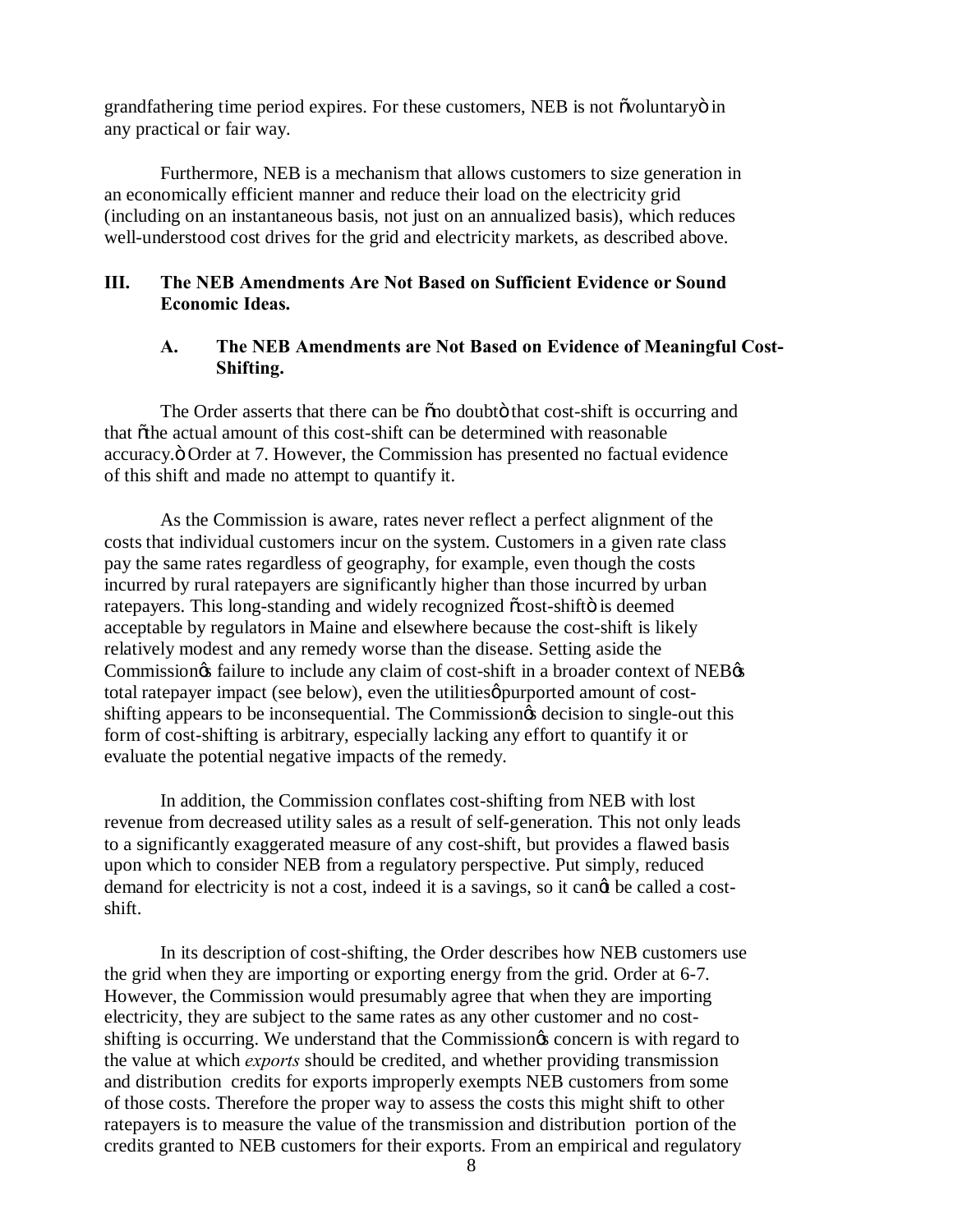perspective, this amount is distinct from the revenue the utilities lose from reduced sales and it is arbitrary to conflate them as one cost.

The cost of providing net metering credits as a form of lost revenue, *could* be  $ödetermined with reasonable accuracy,  $ö$  but to our knowledge it is has not been$ disclosed by the utilities. Instead, the utilities appear to base calculations of the cost of net metering on lost revenues from gross generation by NEB customers, even that generation consumed behind the meter. Not only is this not reflective of the cost of NEB itself, this amount is not so easy to determine accurately and requires the utilities to make assumptions about patterns of generation and consumption behind the meter.

If lost revenue from self-generation of electricity is labeled a  $\tilde{\text{c} \text{cost}}$ -shift $\tilde{\text{d}}$ , then so should that from energy efficiency and every form of energy conservation, as well as from any self-generation not relying on  $NEB$ <sup>11</sup>. It implies that customers who consume less electricity from the grid have some load obligation which, if they fail to consume, burdens others. It begs the question of what is the baseline amount of load that the utilities or other ratepayers are  $\ddot{\text{o}}$  owed by NEB customers, which would be impossible to establish in any rational way.

Finally, in its Order the Commission restates CMP $\alpha$  claim of lost revenue from NEB of \$1.8 million, but nowhere in the rulemaking or preceding over view of NEB in Docket 2016-00218 did the Commission subject this claim to any meaningful, transparent evaluation. Failure to do so was certainly arbitrary and capricious and the Commission should reconsider its decision after doing so in order to more plainly reveal the conflation of lost revenue from NEB crediting with that from decreased sales, allowing the public and interested parties to examine the evidence and methodology behind this claim.

### **B. The NEB Amendments are Not Based on Any Test of Ratepayer Impact.**

There is nothing in the Order to suggest that ratepayers will be better off on the whole as a result of the NEB amendments. The Order discusses some categories of costs and benefits related to NEB, but does not propose any approach for weighing those.

The treatment of benefits from NEB and distributed solar is flawed. The Commission improperly dismisses the use of avoided cost or value of solar analysis as  $\tilde{\text{co}}$ f limited use in a program like NEB that requires ratepayer-funded incentives. $\ddot{\text{o}}$ Order at 9. This is circular reasoning. NEB shouldng be labeled an  $\ddot{o}$  incentive $\ddot{o}$  if it reduces (or avoids) more costs than it incurs. The Order & assertion that  $\tilde{o}$ ratepayer funded incentives are evaluated based on costsö is confusing. Ratepayer funded incentives should be evaluated based on costs and benefits. For example, in 2012,

<sup>&</sup>lt;sup>11</sup> The Commission claims that NEB should not be equated with self-generation. Order at 18. However if the Commission believes NEB is completely distinct from self-generation, then the lost-revenue from self-generation on the part of NEB customers cannot be considered a cost-shift resulting from NEB.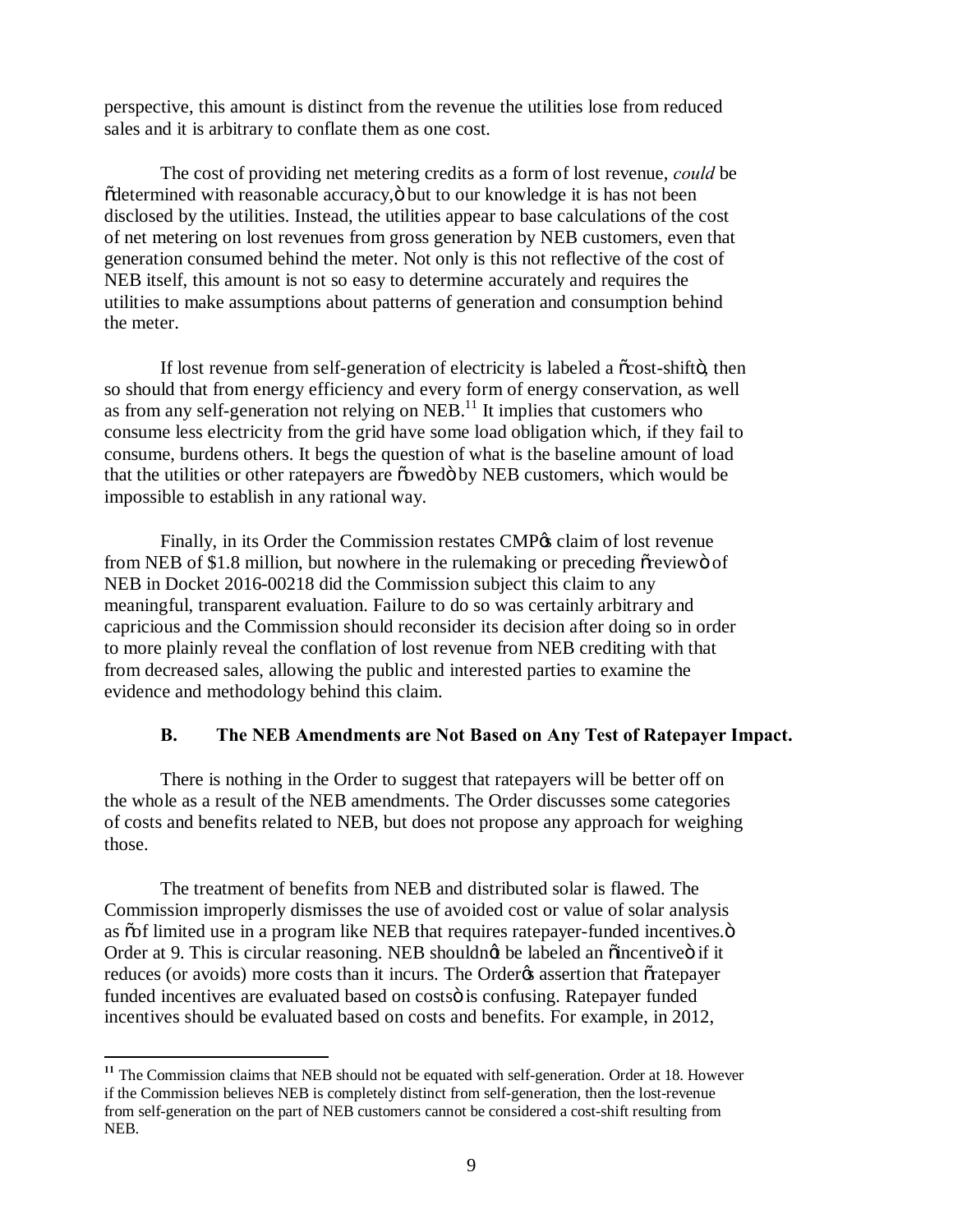when the Commission evaluated the Renewable Portfolio Standard, which the Commission presumably considers to be a ratepayer-funded incentive, it asked London Economics to evaluate both costs and benefits of the policy.

The Order incorrectly states that avoided costs are not relevant in related regulatory contexts like energy efficiency. Order at 9. In Maine, energy efficiency *is* funded based on an avoided cost methodology. Rebates for individual efficient appliances are set by Efficiency Maine Trust based on fluctuating market economics, but the determination of how much ratepayers should pay for efficiency rebates (in aggregate) is based *solely* on the costs that can be avoided.<sup>12</sup> Those costs include avoided transmission and distribution, capacity, market price response and most of the other components of the VOSô determining the specific avoided costs is determined in an adjudicatory process. While there are important differences between NEB and energy efficiency, the Commission has erred significantly by completely dismissing any consideration of avoided costs or the VOS.

The Order states that õthe avoided cost methodology is not helpful in cost of service ratemaking because it does not refer to the known specific costs of concern in designing rates. $\ddot{o}$  Order at 9. Petitioners contend that, in fact, the NEB amendments do not refer to known specific costs either. The Commission did not assess the cost of serving NEB customers.

With regard to distributed solar technology costs, we fail to see how these costs are particularly relevant. The rate impact of NEB does not vary as a result of the cost of solar installation. The cost of solar will affect the volume or growth of NEB uptake (an economic response that the Commission has failed to consider) but it will not affect whether NEB imposes a cost or benefit on ratepayers. Some of the Petitioners commented during the rulemaking about arbitrariness of the proposed phase down of NEB credits. That was not because we failed to observe the Commission $\alpha$  linkage with technology cost reductions; rather the phase out is arbitrary from a *regulatory basis* because it is not based in any test of ratepayer benefit.

The Commission also failed to consider whether perpetuating the cap on the number of customers participating in a community solar farm was in the public interest. The 10-person limit is arbitrary and neither the Commission nor any other party has argued otherwise. CMP recommended a cap of 200 customers. The Order claims that community solar is a policy matter that lawmakers should address. Order at 21. However the limit is entirely a creation of Commission rules and in no way reflects legislative direction. In addition, the Commission appears comfortable making very fundamental changes to the structure of NEB that Petitioners and others argued should be left to lawmakers. The Commission $\alpha$  adoption of proposed amendments that slow the growth of solar while rejecting proposed amendments that might expand it are further evidence of the one-sided nature of the decision.

### **C. The NEB Amendments are Based on Flawed Economic Ideas.**

 $12$  In principle, Efficiency Maine could offer rebates up to the  $\ddot{\text{o}}$  value  $\ddot{\text{o}}$  for customers as a whole (i.e. the avoided cost), if doing so would not lead to undue free ridership.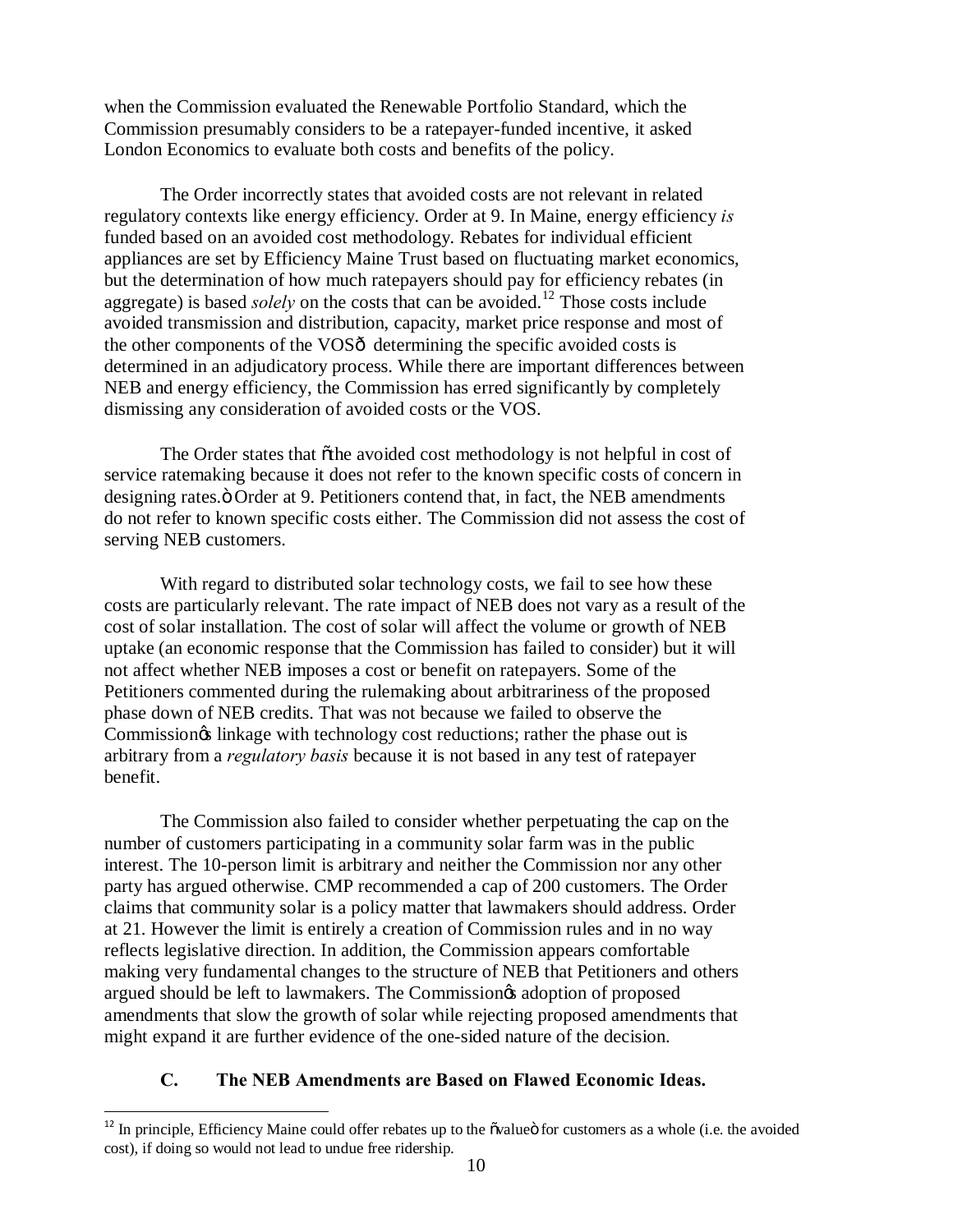The Order incorrectly states that under NEB there is no incentive for solar providers to reduce costs as installation costs decrease. Order at 5. This assertion grossly mischaracterizes the market for solar installation products and services, which are subject to competitive market forces completely unrelated to the value of NEB credits. Unlike regulated monopolies with which the Commission is very familiar, solar suppliers and installers compete with each other, resulting in lower prices for consumers. The Order states that solar installers base their prices "on what local markets will bear, which is not necessarily in line with actual costs. $\ddot{o}$  Order at 5. According to basic economics, in a functioning market, prices *will* reflect actual costs.

The Commission $\alpha$  stated goal of reducing NEB credits is to õmaintain a rate of return on investment. Ö Order at 15. But the Commission is function is not generally to regulate rates of return outside of the monopoly framework. Furthermore, by holding return on investment steady, you will see steady state changes in penetration, as opposed to increasing rates of penetration as returns improve. As argued above, improving economics for installing distributed solar does not impose a cost on ratepayers and indeed is likely to yield a benefit in the form of reduced grid and market costs.

Therefore the Commission does not need to amend NEB in order to foster competition and drive down costs to install solar, nor is it inherently proper to try to regulate profits for installers or consumers as opposed to seeking the lowest costs for ratepayers as a whole.

The Order states that costs of the transmission and distribution system are incurred regardless of whether a NEB customer pays them in full or not. Order at 7. However, transmission and distribution costs are not fixed $\delta$  if only they were! According to the Commission $\alpha$  most recent annual report, transmission and distribution rates have risen 80% in the last decade. If transmission and distribution costs were fixed, then there would be no justification for demand charges. Instead, any cost of service analysis, including the most recent one by CMP, demonstrates that significant portions of the marginal cost of transmission and distribution are linked to annual peak demand. As the Commission $\alpha$  VOS identified in considerable detail, distributed solar on the margin reduces annual peak demand. The Commission $\circ$ s failure to recognize these basic principles in this proceeding leads to the wrong price signals from the point of view of economic efficiency and thus to higher long-term costs for ratepayers.

### **IV. The NEB Amendments Fail to Take Advantage of Technological and Market Opportunities to Modernize Grid Infrastructure and Increase Economic Efficiency.**

In issuing this Order, the Commission has failed to move Maine toward the objectives of a  $\tilde{\text{o}}$ smarter gridö, with modern rate design and integration of distributed energy resources. Indeed, by slowing the deployment of distributed generation, penalizing self-generation, and advancing regulatory changes on distributed generation without any analysis of how they impact rates or grid costs, the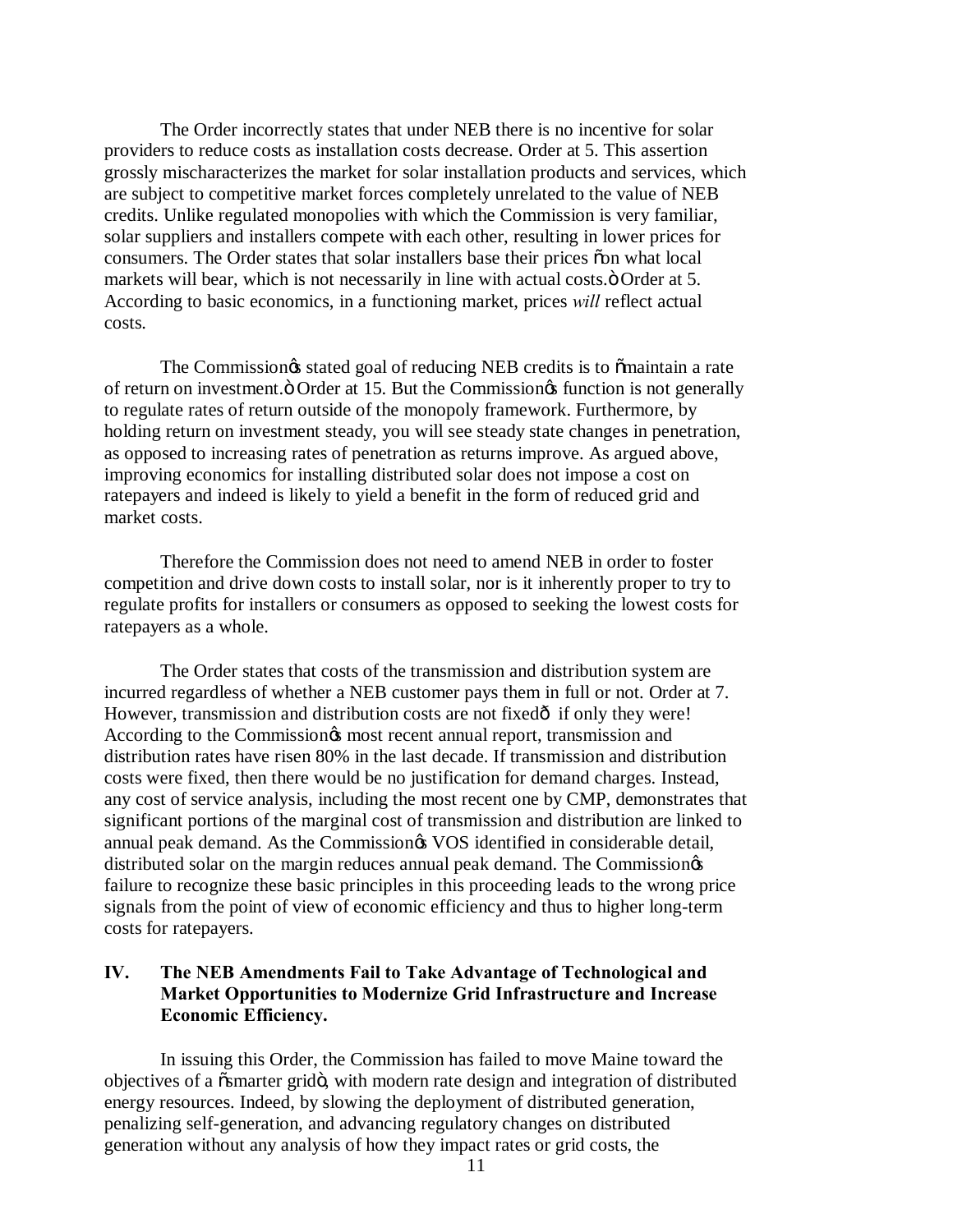Commission has violated legislative policy with regard to grid modernization.

The legislature established a broad set of policies with regard to a  $\ddot{\text{o}}$  a mart gridö, including:

It is the policy of the State to promote in a timely and responsible manner, with consideration of all relevant factors, the development, implementation, availability and use of smart grid functions and associated infrastructure, technology and applications in the State through:

A. Increased use of digital information and control technology to improve the reliability, security and efficiency of the electric system;

B. Deployment and integration into the electric system of renewable capacity resources, as defined in section 3210-C, subsection 1, paragraph E, that are interconnected to the electric grid at a voltage level less than 69 kilovolts;  $\mathbf{r}$ 

35-A MRSA §3143(3)

The NEB amendments make *no* use of the smart meters that were installed, at considerable expense, across the entire state. Many years later, ratepayers are still waiting for utilities and the Commission to provide most of the promised benefits smart meters were meant to provide (indeed, the rule requires installation of *additional* meters, adding further metering costs without regard to benefits). The NEB amendments use no hourly metering, give no consideration to time of use rates, provide no valuation of grid services, and make no attempt to locate distributed generation resources for maximum advantage.<sup>13</sup>

The NEB amendments send the wrong price signals for distributed generation, consumption and storage. For example, the Order states that the monetized first-year benefits of solar were calculated in the VOS as  $\ddot{\text{o}}$ only \$0.09 per kwh. $\ddot{\text{o}}$  Order at 8. (As mentioned above, the value is actually \$0.099 per kwh.) The NEB amendments would ultimately pay Standard Offer rates for solar, currently 6.7 cents/kwh. We lack a clear supply curve for distributed solar, however it is not economically efficient to only pay for distributed solar that costs 6.7 cents when it would be valuable to consumers to pay up to 9.9 cents.

# **RECONSIDERATION REQUESTS**

For all the foregoing reasons, we request that the Commission grant this Petition and reconsider its Order and Rule as follows:

- 1. Order that Chapter 313 NEB rules be reverted to those that existed prior to the recent amendments.
- 2. Conduct a complete analysis of the costs and benefits of net metering from a

 $13$  The Order only cites location-dependent value of distributed generation as a justification for ignoring locational value completely. Order at 9.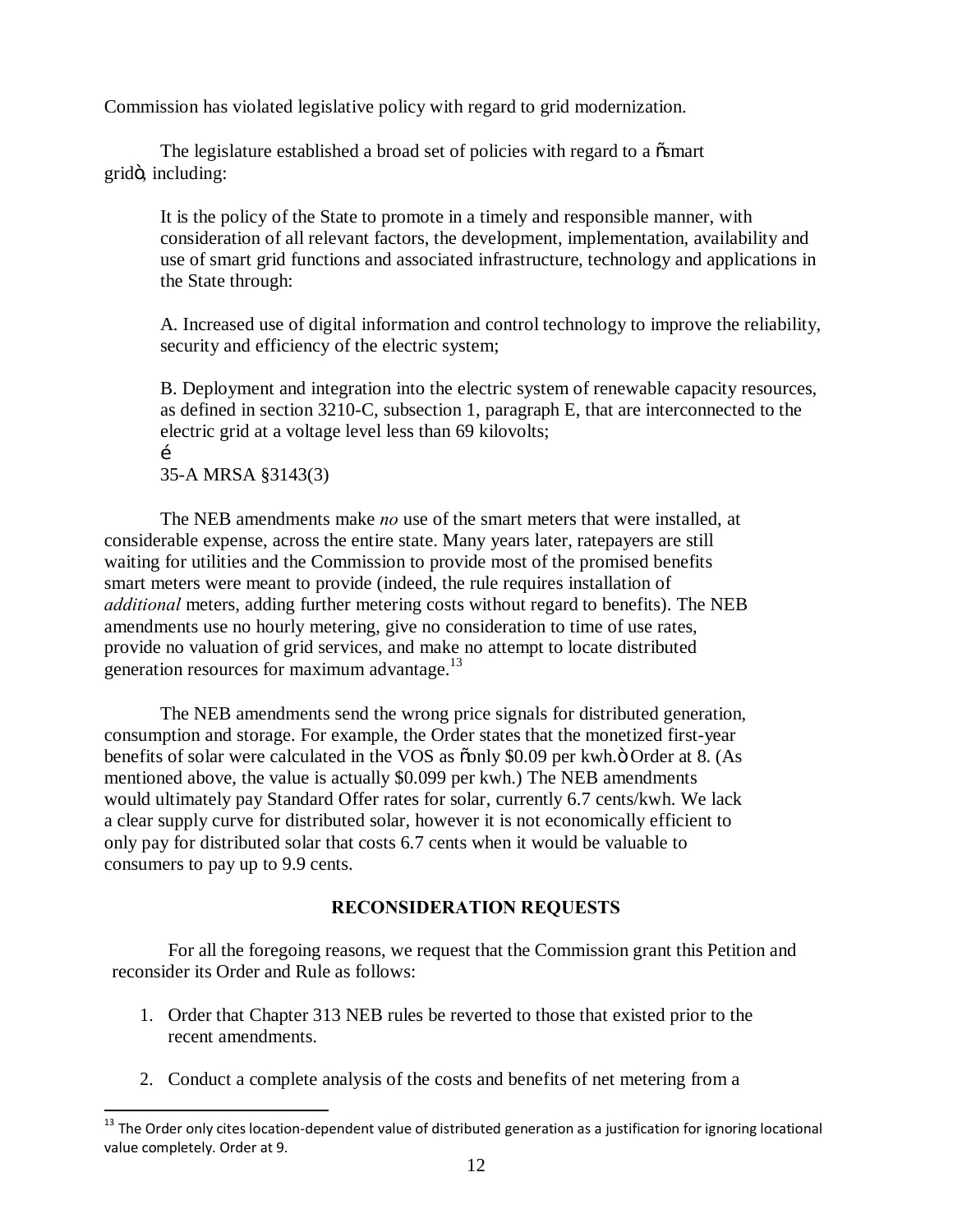ratepayer perspective.

3. Pending the completion of the current legislative session, re-open a rulemaking to consider changes to NEB that are consistent with the public interest and address the arguments made above.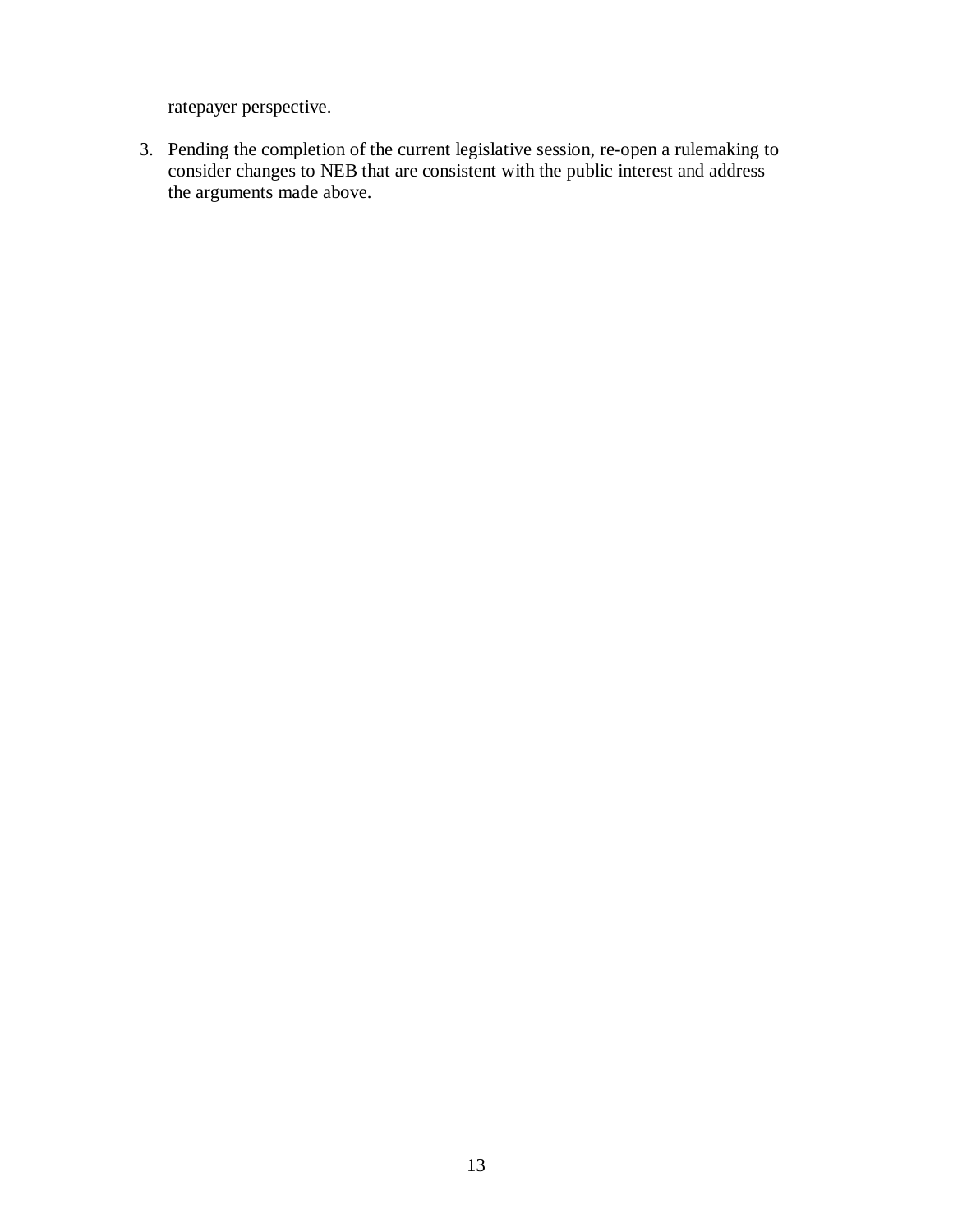Respectfully submitted,

Dylan Voorhees Climate & Clean Energy Director Natural Resources Council of Maine 3 Wade St. Augusta, ME 04330

 $2kL - 24k$ 

Steve Hinchman Chief Counsel Revision Energy Presumpscot St. Portland, ME

Emily Green Staff Attorney

Sean Mahoney Executive Vice President Conservation Law Foundation 53 Exchange St., Suite 200 Portland, ME 04101

Doodluff

Vaughan Woodruff Owner Insource Renewables 113 N Lancey St. Pittsfield, ME 04967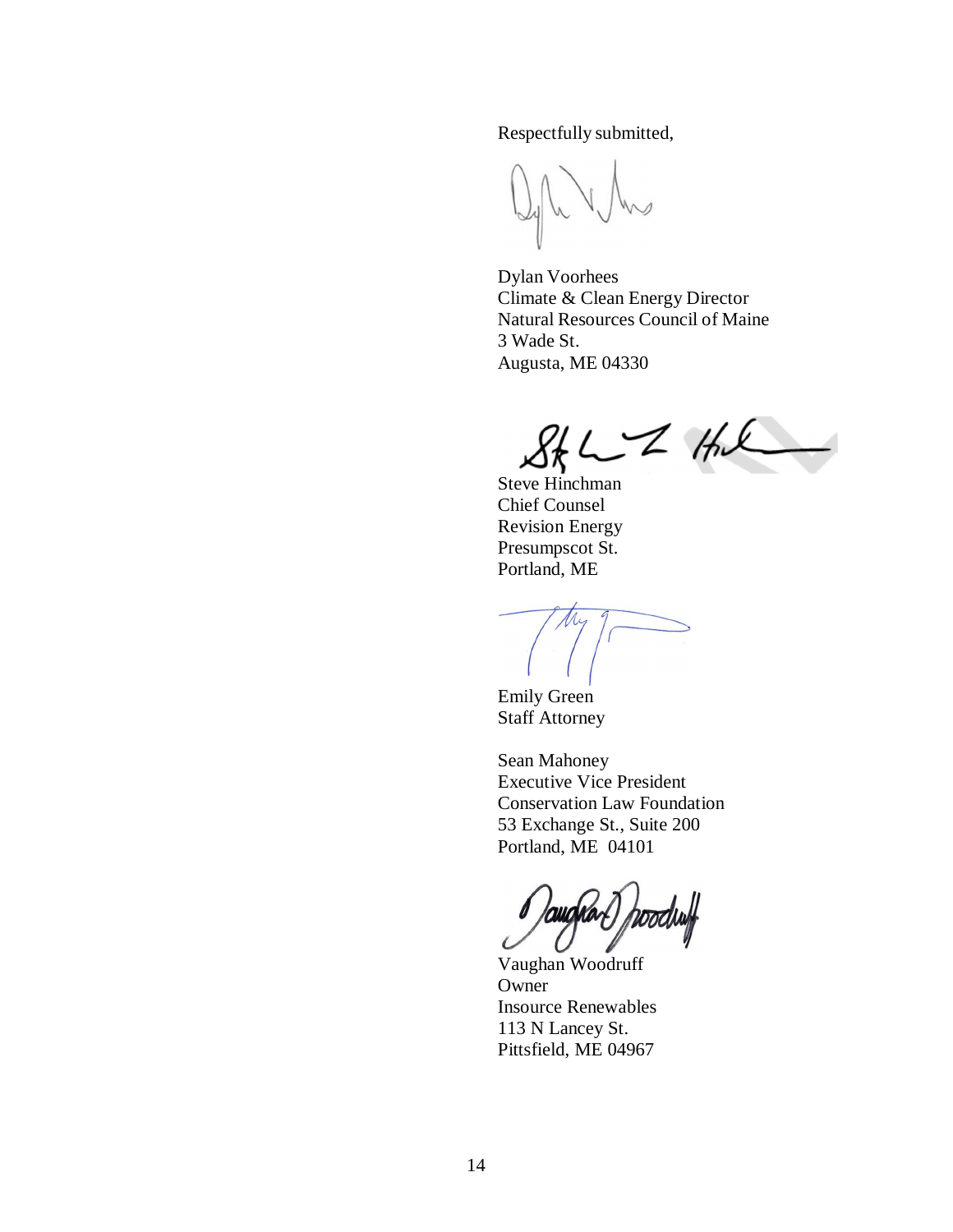# The following organizations and businesses join in support of this petition:

American Lung Association of the Northeast City of Belfast Energy Committee Coastal Enterprises, Inc. Crystal Spring Farm Community Solar Association Goggin Energy Heliotropic Technologies Industrial Energy Consumers Group Maine Audubon Maine Conservation Voters Maine Public Health Association Maine Small Business Coalition Maine Solar Solutions, LLC The Milkhouse PeaceWorks of Greater Brunswick Physicians for Social Responsibility, Maine Chapter Polaris Associates Portland Climate Action Team Renewable Energy Development Associates Sierra Club, Maine Chapter St. Josephøs College Sundog Solar SunRaise Investments Union of Concerned Scientists 350 Maine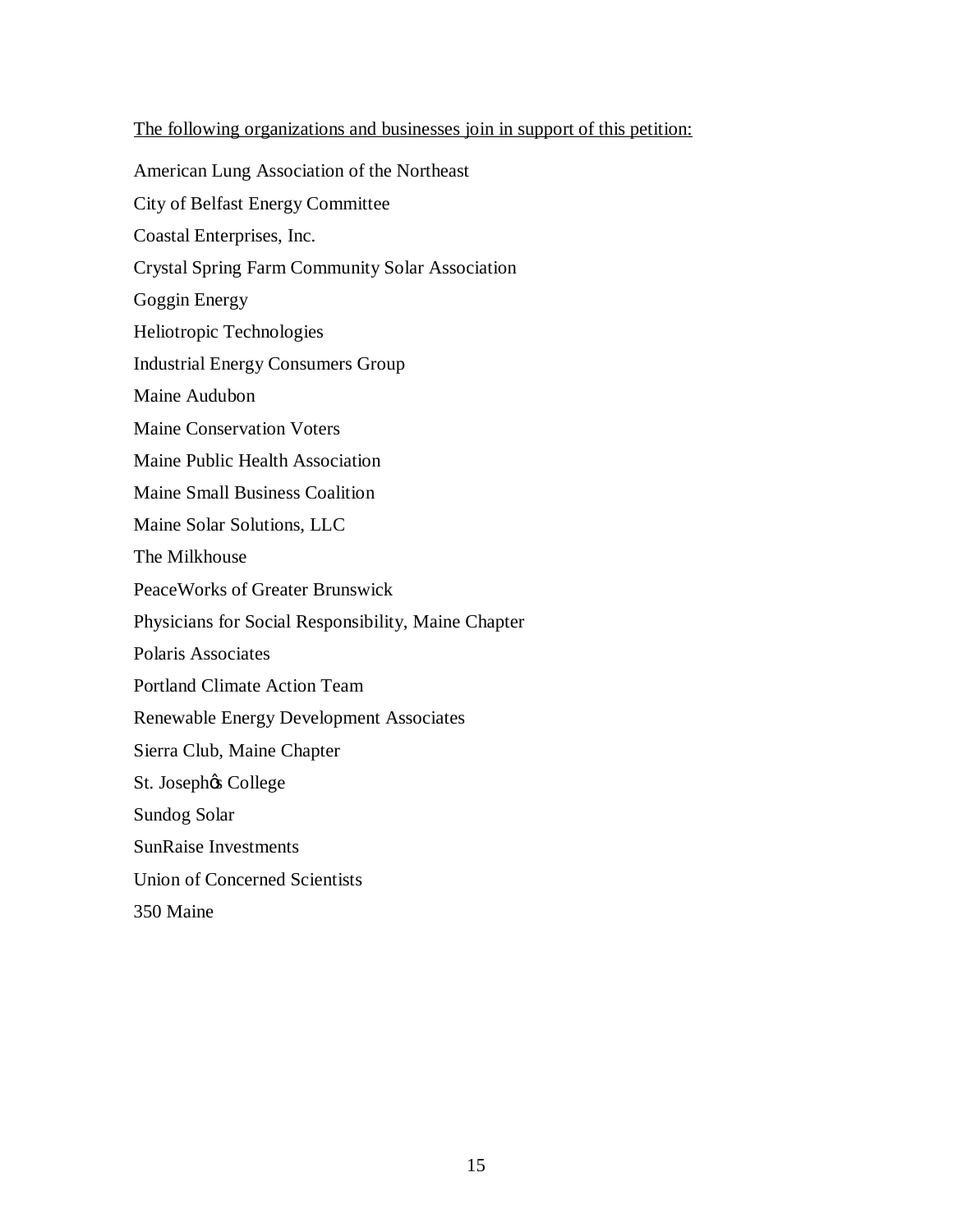#### The following individuals join in support of this petition:

Darlene Purington, Acton Edward Riggs, Albion Betsey Kneeland, Alexander George Davenport, Alfred Gerald Flanagan, Alna Carol Gardner, Alna Chris Kenoyer, Alna Anneliese Pugh, Alna Malcolm Hunter, Amherst Gertrude Akers, Andover Lorie Costigan, Appleton Shelley Johnson, Appleton Thomas Ward, Appleton James Galuza, Arrowsic Charles Hudson, Arrowsic Jesse McMahon, Arrowsic Robert O'Leary, Arrowsic Karen Robbins, Arrowsic Amy Smith, Arrowsic Wiebke Theodore, Arrowsic Teddi Myers, Arundel Stacey Raymond, Arundel Charles Watson, Arundel Kirstan Watson, Arundel Melissa Bilodeau, Auburn Annika Black, Auburn Walter Burbank, Auburn Christopher Carson, Auburn Edmund Claxton, Auburn Jillian Close, Auburn Sandy Doctoroff, Auburn Juliette Dzija, Auburn Diana Iwaszkiewicz-Carson, Auburn Katherine Langelier, Auburn Jennifer Lapierre, Auburn Jonnie Maloney, Auburn Dustin Marquis, Auburn Celia McGuckian, Auburn Rebecca Pape, Auburn James Pare, Auburn Kevin Simpson, Auburn Bob Sipe, Auburn Elizabeth Treble, Auburn Jamie Verrill, Auburn Benjamin White, Auburn Marlis Whittier, Auburn

Nancy Crocker, Augusta Marsha Dulac-Swain, Augusta Vickie Fisher, Augusta Teen Griffin, Augusta Christopher L Hunter, Augusta Sandra Hutchings, Augusta Robert Kellerman, Augusta Jim Kidwell, Augusta Lian Kim, Augusta William McGuire, Augusta Paris Perez, Augusta Abigail Stratton, Augusta Margaret Terrill, Augusta Patten Williams, Augusta Jeffrey Young, Augusta Andrea Nurse, Avon Marcey Lachance, Bailey Island Michael McNally, Bailey Island Mary Ann Nahf, Bailey Island Jeffrey Allen, Bangor Grace Bartlett, Bangor Stephen Boardway, Bangor Jane Bragg, Bangor Robin Buckley, Bangor Miriam Devlin, Bangor Emily Dexter, Bangor Christina Diebold, Bangor Sean Flannigan, Bangor Patricia Hammill, Bangor Lisa Hand, Bangor Marsha Higgins, Bangor Pamela Johnson, Bangor Sharon Klein, Bangor Hannah Kreitzer, Bangor Jennifer Lipka, Bangor Dana Lippitt, Bangor Laura Mackay, Bangor Elizabeth Manalo, Bangor Ann Marston, Bangor Karen Marysdaughter, Bangor Libby Norton, Bangor Kevin Proctor, Bangor Carol Quagliotti, Bangor Jeff Reynolds, Bangor Donna Roberts, Bangor

Andrew Sarto, Bangor Catherine Schmitt, Bangor John Sherblom, Bangor Loretta Slowikowski, Bangor Jane Smith, Bangor Margaret Snell, Bangor Jennifer Staples, Bangor Linda Stearns, Bangor Ray Strickland, Bangor Wendy Waterman, Bangor Jo Ellen Waters, Bangor Vesa Wuoristo, Bangor jon archer, Bar Harbor John Avila, Bar Harbor Carole Beal, Bar Harbor Cyndi Bridges, Bar Harbor Anne Damm, Bar Harbor Joshua Ehrlich, Bar Harbor Gary Friedmann, Bar Harbor Sean Hall, Bar Harbor Wendy Kearney, Bar Harbor Peter Lindquist, Bar Harbor Celeste Lindsey, Bar Harbor Deborah Loftus, Bar Harbor Robert Moran, Bar Harbor Andrew Smith, Bar Harbor Scott Stevens, Bar Harbor Mary Ann Hale, Bass Harbor Richard Hanelius, Bass Harbor Nika Beauchamp, Bath Sarah Becker, Bath Sheldon Bird, Bath Will Blake, Bath Beatrice Blakemore, Bath James Brown, Bath Alicia Dole, Bath Laurie Hauptli, Bath Donna Henry, Bath Sally Howell, Bath Pat Moore, Bath Kimberly Nichols, Bath Julie Nolon, Bath Suzanne Paule, Bath Timothy Richter, Bath John Sisson, Bath Sanford Stein, Bath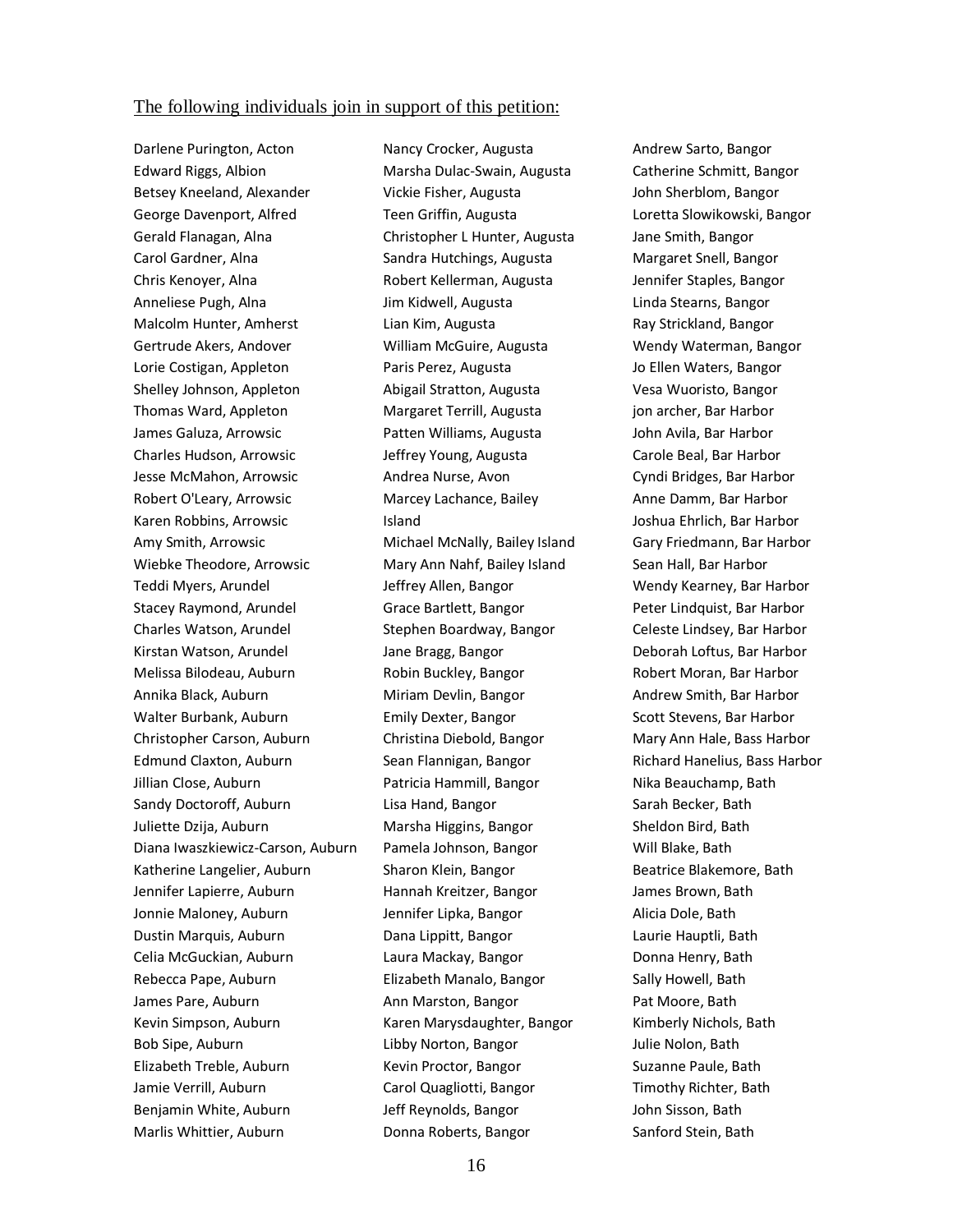Laura Walters, Bath Curtis White, Bath Sharon Wilbraham, Bath Janice Wright, Bath Rainer Wucherer, Bath Neva Allen, Belfast Mike Bird, Belfast Happy Bradford, Belfast Sally Brophy, Belfast Noah Burditt, Belfast Paula Cannon, Belfast Douglas Chamberlin, Belfast Julie Cook, Belfast Suzanne Coolbeth, Belfast Donald Cox, Belfast Susan Cutting, Belfast Jenny Davis, Belfast Derek DeJoy, Belfast Louisa Dunlap, Belfast Anne Feeley, Belfast Elizabeth Garber, Belfast Sue Garrett, Belfast Tom Groening, Belfast Conny Hatch, Belfast Beth Henderson, Belfast Tony Kulik, Belfast Jacquie Lacoste, Belfast Barbara Maria, Belfast Betty Miliano, Belfast Cory Morse, Belfast Ann Mullen, Belfast Diane Oltarzewski, Belfast M Pease, Belfast Belinda Pendleton, Belfast Lily Piel, Belfast Arline Rauch, Belfast Kenneth Rhoads, Belfast Margie Shannon, Belfast Paul Shepherd, Belfast Kristina Shula, Belfast David Smith, Belfast Jude Spacks, Belfast karin spitfire, Belfast Wendy Trefry, Belfast Elaine Tucker, Belfast Karl Watkins, Belfast Marty Weaver, Belfast Eileen Wolper, Belfast

Terrance Campbell, Belgrade Loyce Hayslett, Belgrade Linda Warner, Belgrade Fox Buck, Belmont Nora Flanagan, Belmont David Lewis, Belmont Sonya Weaver, Belmont Jeanie Piecara, Benedicta Joan Frisina-Bowles, Benton Jonathan Rogers, Benton Donna Gann, Bernard Kathleen VanGorder, Bernard Bill Voorhies, Bernard Marilyn Voorhies, Bernard Ellen Brouillet, Berwick Robert Keyes, Berwick Steven Kloppenburg, Berwick Paula Lepore, Berwick Rosanne Martin, Berwick Rick Tibbetts, Berwick Eric List, Bethel Mary Alice Madden, Bethel Samantha Mullen, Bethel Kirk Siegel, Bethel Lyndsey Smith, Bethel Peter Southam, Bethel Jennifer Corral, Biddeford Holly Culloton, Biddeford Denise Dreher, Biddeford James R. Flint, Biddeford David Fortier, Biddeford Wendy Johnson, Biddeford Allyson Merrill, Biddeford Albert Nickerson, Biddeford Mary Nolette, Biddeford Kimberly Roseberry, Biddeford Matt Schermerhorn, Biddeford Lucille Seymour, Biddeford Sarah Wells, Biddeford Susan Yarmey, Biddeford Dawn Zammuto, Bingham Stephen Hobart, Blanchard Twp Rick Alexander, Blue Hill Tom Bjorkman, Blue Hill Leslie Clapp, Blue Hill

Bonnie Dean, Blue Hill Mary Della Torre, Blue Hill Linda Deming, Blue Hill Blaise deSibour, Blue Hill Margaret Donohue, Blue Hill P & B Grant, Blue Hill Leda Beth Gray, Blue Hill Emily Hawkins, Blue Hill Melinda Lecomte, Blue Hill William MacDowell, Blue Hill Chris Nelson, Blue Hill Bonnie Preston, Blue Hill Suzanne Torrey, Blue Hill Marianne Anthony, Boothbay Nancy Hurst, Boothbay Denise Marr, Boothbay Katherine Schwehm, Boothbay Sara Walbridge, Boothbay Tim D'Angelo, Boothbay Harbor Maria Jenness, Boothbay Harbor Richard Macdonald, Boothbay Harbor Michael Mayhew, Boothbay Harbor Teresa Coffey, Bowdoin Meresa Erving, Bowdoin William Gerencer, Bowdoin Benjamin Grant, Bowdoin Ralph Harmon, Bowdoin Paul Sarli, Bowdoin Edith Bailes, Bowdoinham John Capron, Bowdoinham Susan Drucker, Bowdoinham Christopher Scerbo, Bowdoinham Patricia Walchli, Bowdoinham Thomas Walling, Bowdoinham Lisa Wesel, Bowdoinham C Boone, Bradford Lynn Gelhar, Bremen Edith Kearney, Bremen Eleanor Kinney, Bremen Marc Poirier, Bremen Mary Voskian, Bremen Lisa Wallace, Bremen Arthur Gardiner, Brewer Marie Keane, Brewer Bill Bent, Bridgton Carol Bent, Bridgton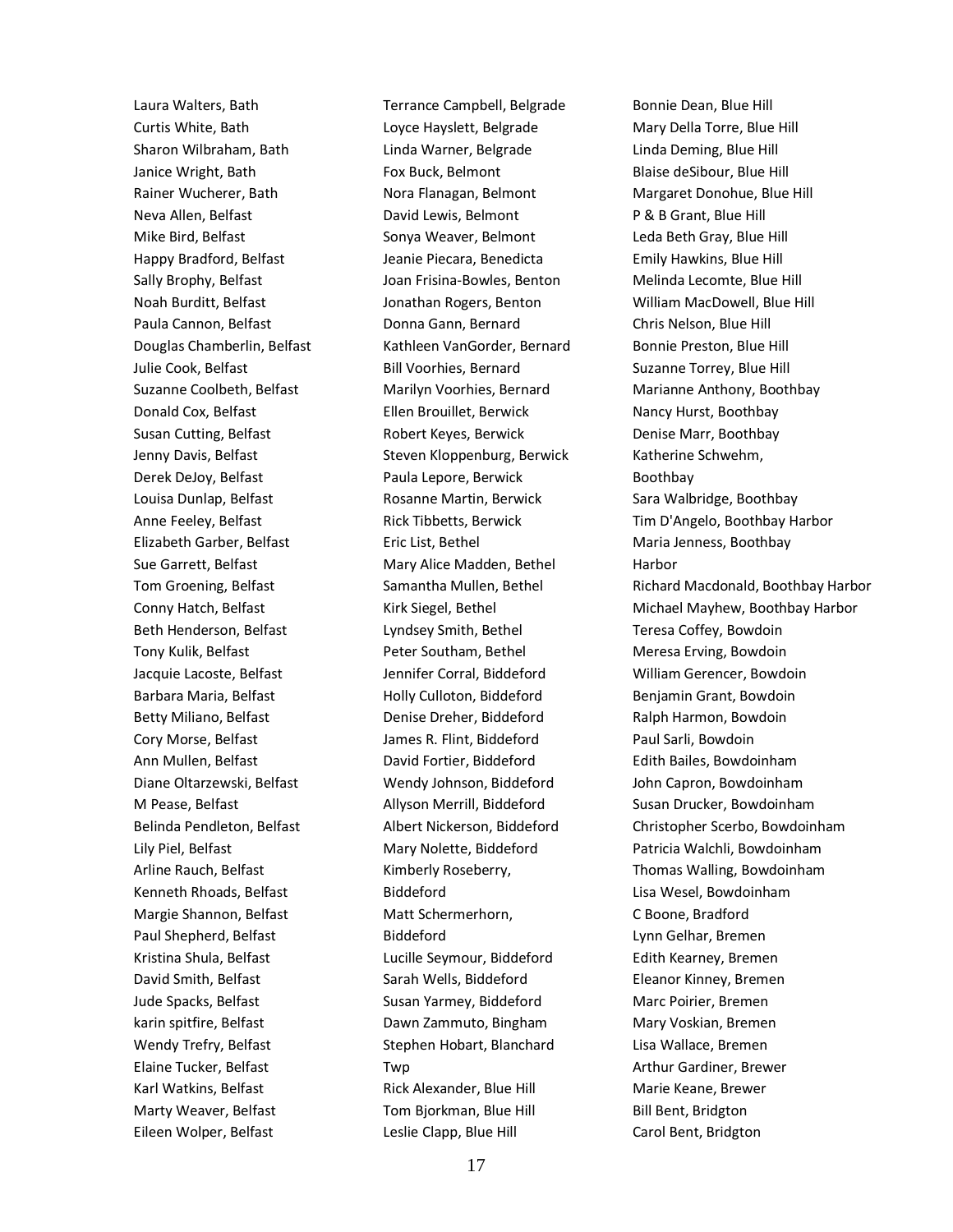Jonathan Chappell, Bridgton Ken Converse, Bridgton Catherine Crago, Bridgton John Hornstein, Bridgton Joan Jenness, Bridgton Robert Jones, Bridgton Donna Joss, Bridgton Jim Hatch, Bristol Edward Hodgdon, Bristol Alan Littlefield, Bristol Cleo Mook, Bristol Kathleen Riess, Bristol Warren Riess, Bristol Daphne Lehava Stern, Bristol Jody Telfair-Richards, Bristol Claire Mortimer, Brooklin Michael Percy, Brooklin Kevin Poland, Brooklin Holbrook Williams, Brooklin Jennifer Albee, Brooks Jared Crawford, Brooks Lynn Heasley, Brooks Bruce Littlefield, Brooks S McKay, Brooks Lesia Sochor, Brooks Ed Sousa, Brooks Christopher Tomalty, Brooks Galen Davis, Brooksville Deborah Ludlow, Brooksville Darene Powell, Brooksville Jane Anderson, Brownfield Jamie Riel, Brownfield Barbara Smith, Brownfield Nathan St. Saviour, Brownfield Joan Veilleux, Brownfield Jeff MacDonald, Brownville Salina Pierce, Brownville Janet Adams, Brunswick Elizabeth Andrews, Brunswick Dana Baer, Brunswick Michael Banks, Brunswick Rosemary Barnhart, Brunswick Bruce Bishoff, Brunswick Jen Blood, Brunswick Helen Boucher, Brunswick Claudine Bravo, Brunswick

Robert Broderick, Brunswick Robert Burgess, Brunswick Bruce Burnham, Brunswick Philip Carey, Brunswick Ellie Christie, Brunswick Walter Christie, Brunswick Barbara Clark, Brunswick John Cotton, Brunswick Peter Countway, Brunswick Mary Cunningham, Brunswick Cynthia Dechenes, Brunswick Karen Demers, Brunswick Eliza Donoghue, Brunswick Rae Duval, Brunswick John Fischer, Brunswick Bruce Found, Brunswick Neil Gallagher, Brunswick Susan Goodwin, Brunswick Mercedes Grandin, Brunswick Gale Greenleaf, Brunswick Elizabeth Grobe, Brunswick Douglas Hardy, Brunswick Kevin Hart, Brunswick L. Hart, Brunswick John Harte, Brunswick Betty Hartley, Brunswick Valerie Heath, Brunswick Michael Hetzel, Brunswick Sandra Hodge, Brunswick Robert Howe, Brunswick Leslie Hunt, Brunswick Barbara Kantner, Brunswick Sandra Kauffman, Brunswick Monika Kirtland, Brunswick Diane Knoop, Brunswick Bruce Kohorn, Brunswick Susan Kohorn, Brunswick William McCullough, Brunswick Leo Menard, Brunswick Richard Mersereau, Brunswick Scott Overbey, Brunswick Elisabeth Paige, Brunswick Rosalie Paul, Brunswick Elizabeth Pierson, Brunswick Martha Post, Brunswick Stephen Prescott, Brunswick Nat Rathbone, Brunswick Michelle Rudgers, Brunswick

Susan Russell, Brunswick Jean Shaw, Brunswick Jennifer Sherwood, Brunswick Peter Simmons, Brunswick Chris Simonson, Brunswick Gordon Smith, Brunswick Priscilla Smith, Brunswick alida snow, Brunswick Bette Spettel, Brunswick Sue Stableford, Brunswick Charles Strauss, Brunswick Mary Lee Ward, Brunswick David Webbert, Brunswick Susan Webbert, Brunswick Susan Weems, Brunswick Stephen Wellcome, Brunswick Nat Wheelwright, Brunswick Eleanor Wilson, Brunswick Sarah Wolpow, Brunswick Paul Womer, Brunswick Frances Woodring, Brunswick Michael Woodruff, Brunswick Eleanore Houghton, Bryant Pond Diana Dunn, Buckfield Diana Lovejoy, Buckfield Margot Siekman, Buckfield Mary Durost, Bucksport John Paul LaLonde, Bucksport Marissa Swift, Bucksport John A Tricomi, Bucksport david weeda, Bucksport Leslie Wombacher, Bucksport Margaret Harris, Burlington Linda Hunt, Burnham Jessica Byron, Buxton Darla Graham, Buxton David Johnson, Buxton Kate McGrath, Buxton Michael Robinson, Buxton Miriam Rubin, Buxton Glenn Vaillancourt, Buxton Sara Winchenbach, Buxton John Mitchell, Calais Heidi Turner, Calais Pamela Benner, Camden Joline Blais, Camden Barbara Buss, Camden Silvio Calabi, Camden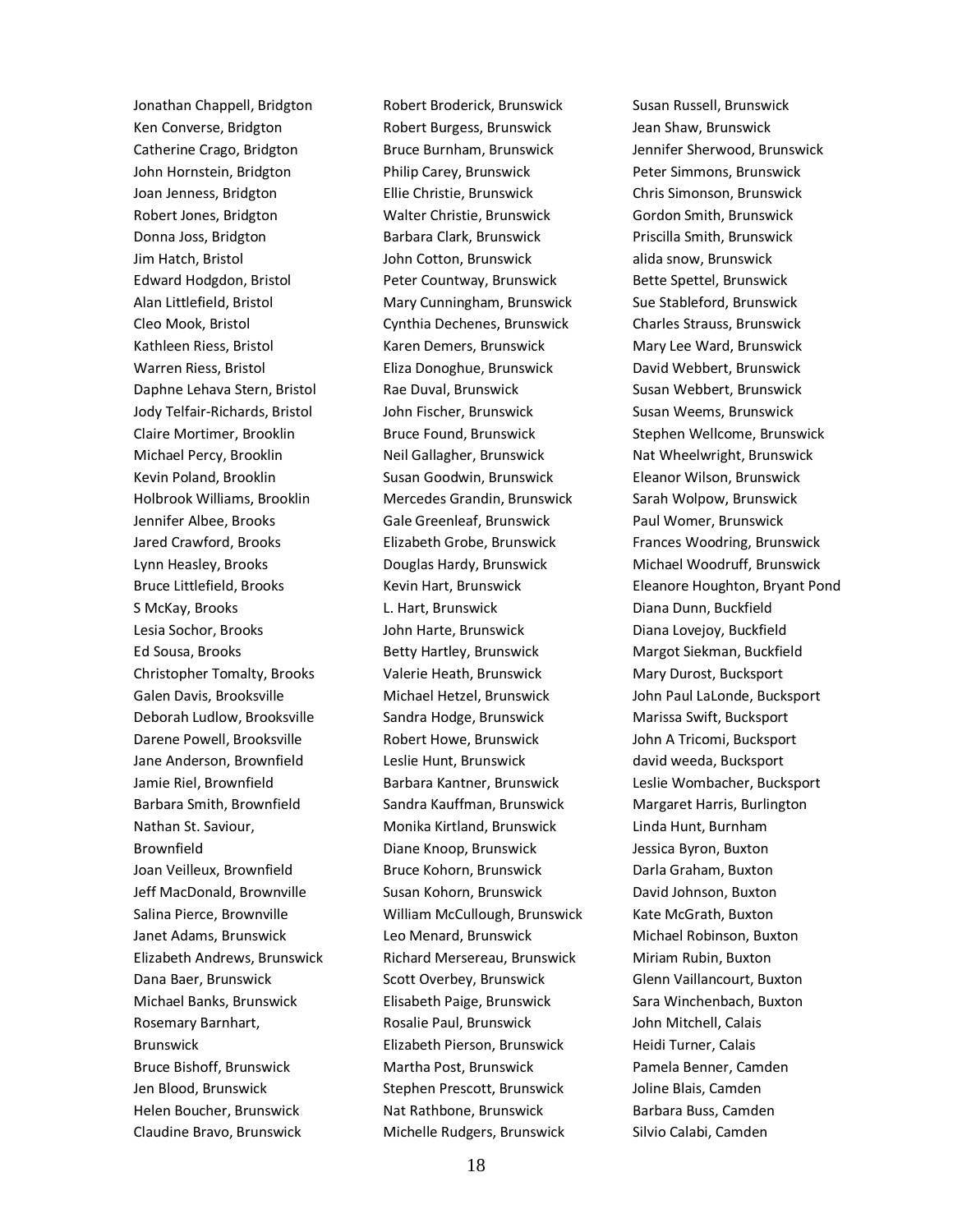Paul Cartwright, Camden Rosetta Celentano, Camden Leitha Christie, Camden Philip Conkling, Camden Lorna Cummings, Camden David Dayhoff, Camden Harriet Dehoff, Camden Anna Dembska, Camden David Dodson, Camden Lyn Donovan, Camden Gretchen Ebbesson-Keegan, Camden Heather Ellsworth, Camden Laura Evans, Camden Judith Gove, Camden Anthony Grassi, Camden Sally Grassi, Camden Nancy Jenkins, Camden Polly Jones, Camden Peter Kalajian, Camden Eileen Kurtis-Kleinman, Camden Kristen Lindquist, Camden Nancy Linkin, Camden Pamela MacBrayne, Camden Judi Macomber, Camden Barbara Malone, Camden Carol Miller, Camden Denis Moonan, Camden Jessica Neves, Camden Elizabeth O'Connor, Camden Barb Ohland, Camden Steva Parkman, Camden Bridget Qualey, Camden Michael Remsen, Camden Petra Remsen, Camden Denyse Robinson, Camden Bonnie Rukin, Camden Amy Russell, Camden Ken Russell, Camden Amy Smereck, Camden Linda Spicer, Camden Robert Tassi, Camden Jan Warren, Camden Candi Soll, Canaan Sharon Balzer, Cape Elizabeth Julia Beckett, Cape Elizabeth Anna Brogan, Cape Elizabeth Becky Brosnan, Cape Elizabeth Joan Carrier, Cape Elizabeth

Jan Chapman, Cape Elizabeth Bettye Ridge Davies, Cape Elizabeth Claudia Dricot, Cape Elizabeth Barbara Egan, Cape Elizabeth tracy floyd, Cape Elizabeth Sarah Gabrielson, Cape Elizabeth Madeleine Garmey, Cape Elizabeth Wendy Keeler, Cape Elizabeth Bill Laverty, Cape Elizabeth Eric Matheson, Cape Elizabeth Mary McVey, Cape Elizabeth Nancy Miles, Cape Elizabeth Walden Morton, Cape Elizabeth Tony Owens, Cape Elizabeth Susan Payne, Cape Elizabeth Gail Rowe, Cape Elizabeth Mitch Sheldon, Cape Elizabeth Tim Soley, Cape Elizabeth Nina Trowbridge, Cape Elizabeth Carey Armstrong-Ellis, Cape Neddick Jasw Deperrio, Cape Neddick Karen McElmurry, Cape Neddick Theresa Neill, Cape Neddick Emilia Pepen, Cape Neddick Erik Howell, Cape Porpoise Sandra Huck, Caribou Darlene Martin, Caribou Sandra Watson, Caribou Steve Allen, Carmel Barbara Baeslack, Carmel Andrea O'Neill-Knarr, Carmel Ilsa Shulman, Carmel Renata Camenzind, Casco Meredith Morehouse, Casco Anne Toepker, Casco Jackee' Wurslin, Cascot John Albertini, Charleston Joan Morrison, Charleston Leonard Passano, Chebeague Island Benjamin Yosua-Davis, Chebeague Jani Clark, Chelsea Wayne Kostiw, Chelsea Cassie Nixon, Chelsea

Don Bush, Cherryfield Trevor Dinsmore, Cherryfield Claiew Hanlon, Cherryfield Patricia Olsen, Cherryfield Sharon Perry, Cherryfield Judy Rawlings, Chesterville Heidi Holloway, Cliff Island Faith Rawding, Cliff Island Teresa Montague, Clifton Linda McGraw, Clinton Justin Blomgren, Columbia Margie Gilbert, Corinna Nick Kondax, Corinna Scott Cecil, Cornish Patrick Harrigan, Cornish Theressa Harrigan, Cornish Robert Tims, Cornish Allison Collins, Cumberland Nancy Artz, Cumberland Center Rose Bradshaw, Cumberland Center Emily Gray, Cumberland Center Dudley Greeley, Cumberland Center Kathleen Harper, Cumberland Center Sue Hartman, Cumberland Center Gordon McGriff, Cumberland Center Patrice Miller, Cumberland Center Christina Mitchell, Cumberland Peter Rubins, Cumberland Center Ayres Stockly, Cumberland Center Becky Warnock, Cumberland Center Jean Woodward, Cumberland Center Nancy Anderson, Cumberland Foreside Susan Curtis, Cumberland Foreside Dale Gowen, Cumberland Foreside Stephen Heinz, Cumberland Foreside Sarah Lakeman, Cumberland Foreside Kathleen Zambello, Cumberland Foreside Stephen Heddericg, Cushing Alan Magee, Cushing Pat Ryan, Cushing David Vickery, Cushing William Bausch, Damariscotta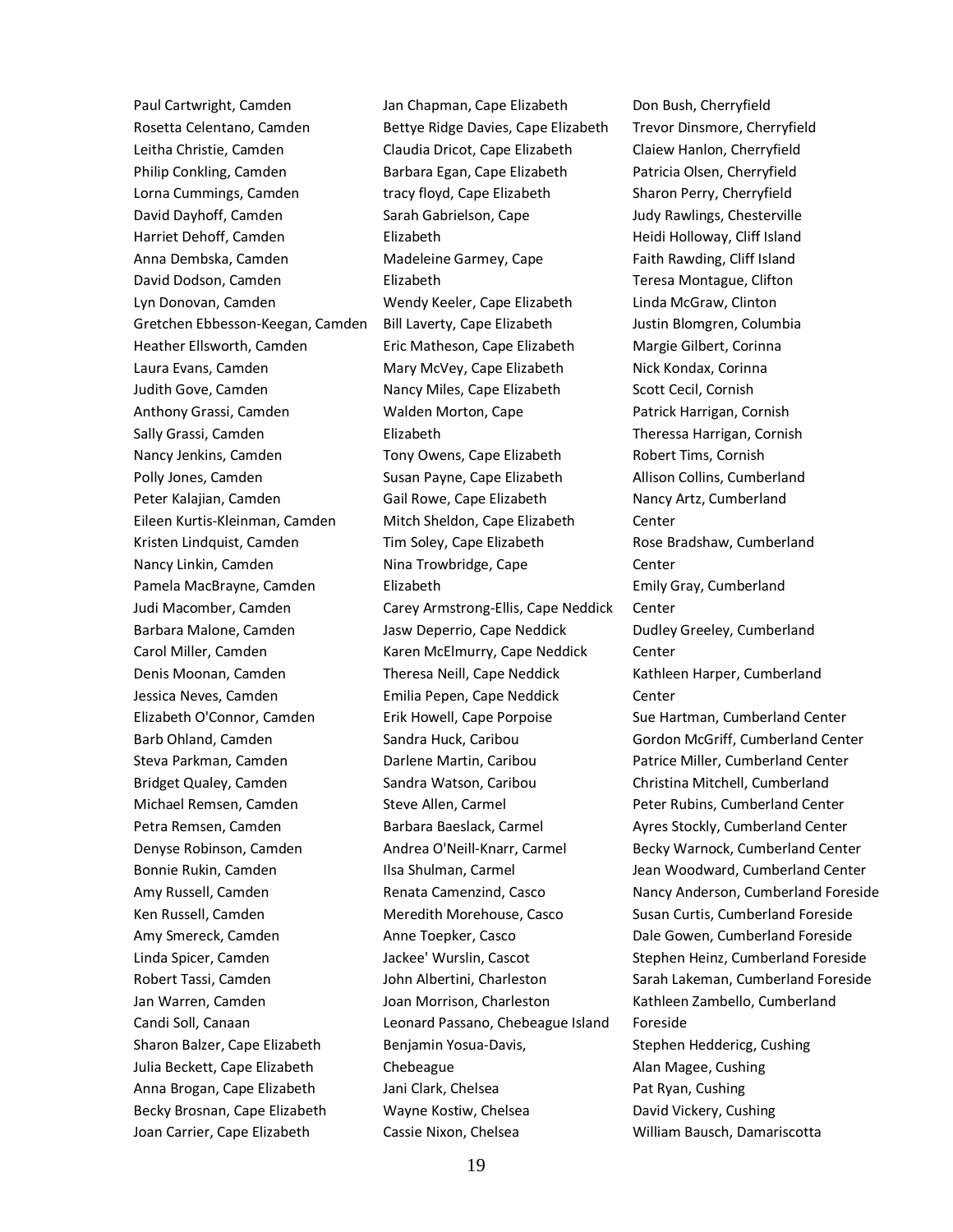Jennifer Begin, Damariscotta Chris Elliott, Damariscotta Michele Fink, Damariscotta Gabrielle Grunkemeyer, Damariscotta Lon Butcher, Durham Carol Higley, Damariscotta Sharon Keisch, Damariscotta Patricia Krebs, Damariscotta Joan Panek, Damariscotta Andrea Parker, Damariscotta Bruce Rockwood, Damariscotta Bailey Romaine, Damariscotta Cecily Warren, Damariscotta John Weinrich, Damariscotta Leslie Carr, Deer Isle Darwin Davidson, Deer Isle Jacqueline Davidson, Deer Isle Richard Esten, Deer Isle Maureen Farr, Deer Isle Marion Foss, Deer Isle Candace Hall, Deer Isle Ann Hooke, Deer Isle Roger Hooke, Deer Isle Herman Kidder, Deer Isle Marcia Kola, Deer Isle Karen Lester, Deer Isle Frederica Marshall, Deer Isle Ellen Rowan, Deer Isle Jennie Summerall, Deer Isle Jean Wheeler, Deer isle mike wood, deer isle Francesca Demaio, Denmark Anita Hearty, Denmark Andrew Knightly, Denmark Bonnie Marsh, Denmark Slade Emery, Detroit Trudy Gerry, Detroit Wendy Rolfe, Detroit Robert Fritsch, Dexter David Pearson, Dexter Michael Brayson, Dixmont Jessica Harrington, Dixmont Gail D'Agostino, Dover Foxcroft Norman Hill, Dover Foxcroft Jason Schriver, Dover Foxcroft Reid Anderson, Dresden Deborah Burk, Dresden

Benoit Drappeau, Dresden Laura Jackson, Dresden Edward Thompson, Dresden Nancy Gilbert, Durham Garry Glatz, Durham Charles Kettell, Durham Robert King, Durham Suzanne McLain, Durham Catherine Roberts, Durham Joshua Tilton, Durham Tania Zuckerman, Durham Lendell Allen, East Andover Emily Graham, East Baldwin Andrew Twaddle, East Boothbay Nathaniel Wilson, East Boothbay Christopher Wright, East **Machias** Kirk Fernald, East Millinocket Maria Gifford, East Millinocket Steven Smith, East Millinocket M Leach, East Waterboro Lora O`Rourke, East Waterboro Kathleen Molatch, Eastbrook Thomas Millay, Eastport Oliver Pratt, Eastport Anne Burt, Edgecomb Forrest Carver, Edgecomb D. Santillo, Edgecomb Rebecca Schaffner, Edgecomb Margaret Schuler, Edgecomb Lee Cooper, Eliot Mary Marcinkowski, Eliot Richard Moore, Eliot Jeff Volk, Eliot A Anonymous, Ellsworth Martha Dickinson, Ellsworth Marti Flint, Ellsworth Nicole Grohoski, Ellsworth Ryan Hartley, Ellsworth Treasure Murphy, Ellsworth Kathie Petrie, Ellsworth Wayne Simmons, Ellsworth Christopher Spruce, Ellsworth Mary Turner, Ellsworth

Mark Whiting, Ellsworth David Woolsey, Ellsworth Jacqueline Grohoski, Ellworth David Evans, Embden Gerald Michaud, Embden Debbie Bartlety, Exeter Laura Sholtz, Exeter Dawn DiBlasi, Fairfield Al Dyer, Fairfield Bonnie Dyer, Fairfield David Easton, Fairfield Ed Griffith, Fairfield Dawn Wilbur, Fairfield Corrine Adamowicz, Falmouth Michael Blake, Falmouth Betsy Bradford, Falmouth Bren Cagle, Falmouth Jack Chellis, Falmouth Alexander Clark, Falmouth Thomas Czyz, Falmouth Laura Fuller, Falmouth Lillian Harris, Falmouth Susan Howe, Falmouth Jennifer Jones, Falmouth Emily Kopans, Falmouth David Leonard, Falmouth Anita Liou, Falmouth Bente Lundh, Falmouth Robert Margiloff, Falmouth Patricia L. Ritzo, Falmouth Brian Russell, Falmouth Doris Salzman, Falmouth Nancy Lee Snow, Falmouth Barron Stallman, Falmouth A. Stockly, Falmouth Annette Waterman, Falmouth David Wilcock, Falmouth Sue Kistenmacher, Farmingdale Renee Page, Farmingdale Richard Page, Farmingdale Lucy Poland, Farmingdale Patricia Aishton, Farmington Richard Aishton, Farmington Andrew Barton, Farmington Jacob Bogar, Farmington Patricia Chick, Farmington Folger Cleaveland, Farmington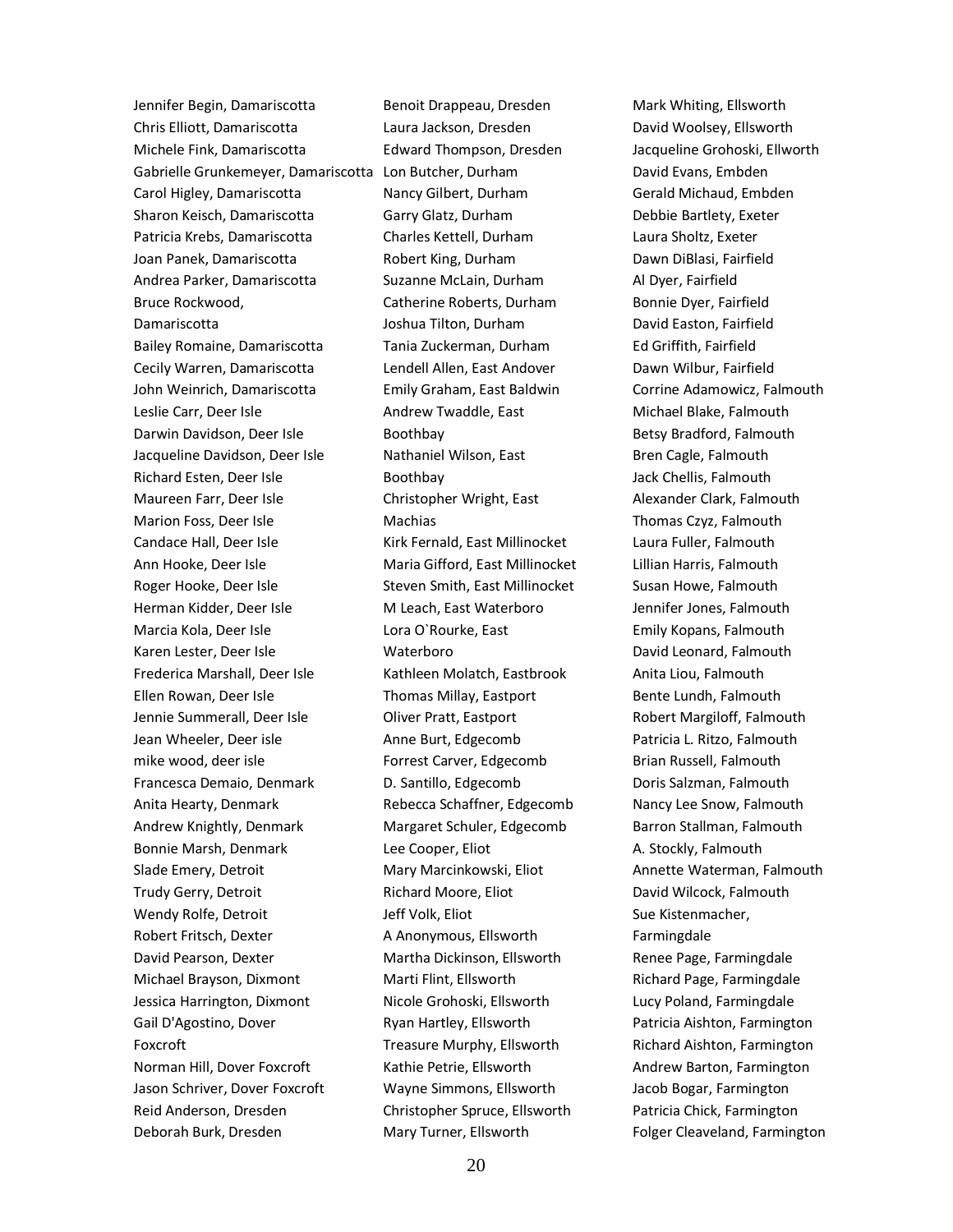Richard Fecteau, Farmington Sylvia Howes, Farmington Willena Jennings, Farmington Sandra Keith, Farmington John Murray, Farmington Donna Wheeler, Farmington Fred Jackman, Fayette Linda Pudder, Fletchers Landing Twp Valerie Walker, Frankfort Kelly Scott, Franklin Medea Steinman, Franklin Glen Bridges, Freedom April Turner, Freedom Rhoda Waller, Freedom Passivhausmaine .Org, Freeport Jane Baxter, Freeport Pam Blake, Freeport Scott Burrill, Freeport Maryellen Carew, Freeport Leland Chisholm, Freeport Beth Edmonds, Freeport Kimberly Haynes, Freeport Kristy Johnson, Freeport Vicki Kilborn, Freeport Robert Lyman, Freeport Russell Martin, Freeport Kristy McKibben, Freeport Jess Moore, Freeport Robert Moore, Freeport Mary Mraz, Freeport Randy Mraz, Freeport Dan Nickerson, Freeport Theresa Oleksiw, Freeport Josh Olins, Freeport Kate Olson, Freeport Cristina Post, Freeport Sukie Rice, Freeport N David Semon, Freeport Kristen Sheehy, Freeport Kay Sullivan, Freeport Caroline Thorne-Lyman, Freeport Ian Toal, Freeport Chris Uraneck, Freeport Shri Verrill, Freeport Mary Wade, Freeport

Jesse Weyl, Freeport Suanne Williams-Lindgren, Freeport Peter Christine, Frenchboro Mary Ann Brown, Friendship Thomas Byrne, Friendship Richard Nelson, Friendship Donna Rock, Friendship Cynthia J. Alden, Fryeburg Susan Meeker-Lowry, Fryeburg Ralph Smith, Fryeburg Kate Buehner, Gardiner Elizabeth Cuprak, Gardiner Stacy Ladner, Gardiner Clare Marron, Gardiner Terri Lynn Pulley, Gardiner Richard Rambo, Gardiner Karin Sargent, Gardiner Donald Strickland, Gardiner Karen Tucker, Gardiner Karen Wentworth, Gardiner A Bunn, Garland Kandie Cleaves, Garland Kevin Cleaves, Garland Peter Devine, Garland Elaine Thomass, Garland Chris Gosster, Georgetown James Madsen, Georgetown sandy maggied, Georgetown Charles Saufler, Georgetown Maureen Stanton, Georgetown David Tudor, Georgetown Michael White, Georgetown Jim McClymer, Glenburn Laurie Walton, Glenburn Nathan Broaddus, Gorham Karen Curtis, Gorham Kathleen Douglas, Gorham Ruth Kelly, Gorham Barbara Martin, Gorham Jack McCormack, Gorham Marla Stelk, Gorham Lisa-Jo Warren, Gorham Eileen Whynot, Gorham Susan Dickson-Smith, Gouldsboro

Holly Duesenberry, Gouldsboro Susan Smith, Gouldsboro Leah Cook, Grand Isle Jeff McEvoy, Grand Lake Stream Jean Adams, Gray Aaron Ames, Gray Jayne Chandler, Gray Jayne Chandler, Gray Genni Chandler-Jean, Gray Barbara Gauditz, Gray Valerie Razsa, Gray Anneliese Schultz, Gray Philip Sears, Gray Morgan Mayfair, Great Pond Bob Allison, Greene Memarie Christoforo, Greene Gary Dethlefsen, Greenville Paul Duclos, Greenwood Jesper Kruse, Greenwood Stacey Sandvoss, Greenwood Elizabeth Betit, Hallowell Nancy Bixler, Hallowell Harold Booth, Hallowell Deborah Fahy, Hallowell Erika Johnston, Hallowell Beth Jones, Hallowell Caroline Karnes, Hallowell Deb Sewall, Hallowell Mary Simpson, Hallowell Emmie Theberge, Hallowell Adam Turner, Hallowell Barbara Vellani, Hallowell Maggie Warren, Hallowell David Wood, Hallowell Jean Adamson, Hampden Michele Caitlyn-Strout, Hampden Katherine Carter, Hampden Bruce Cole, Hampden Roger Frey, Hampden Thomas Frey, Hampden Jim Larson, Hampden Megan Leach, Hampden Julia Mahon, Hampden Diane Miller, Hampden Sarah Novak, Hampden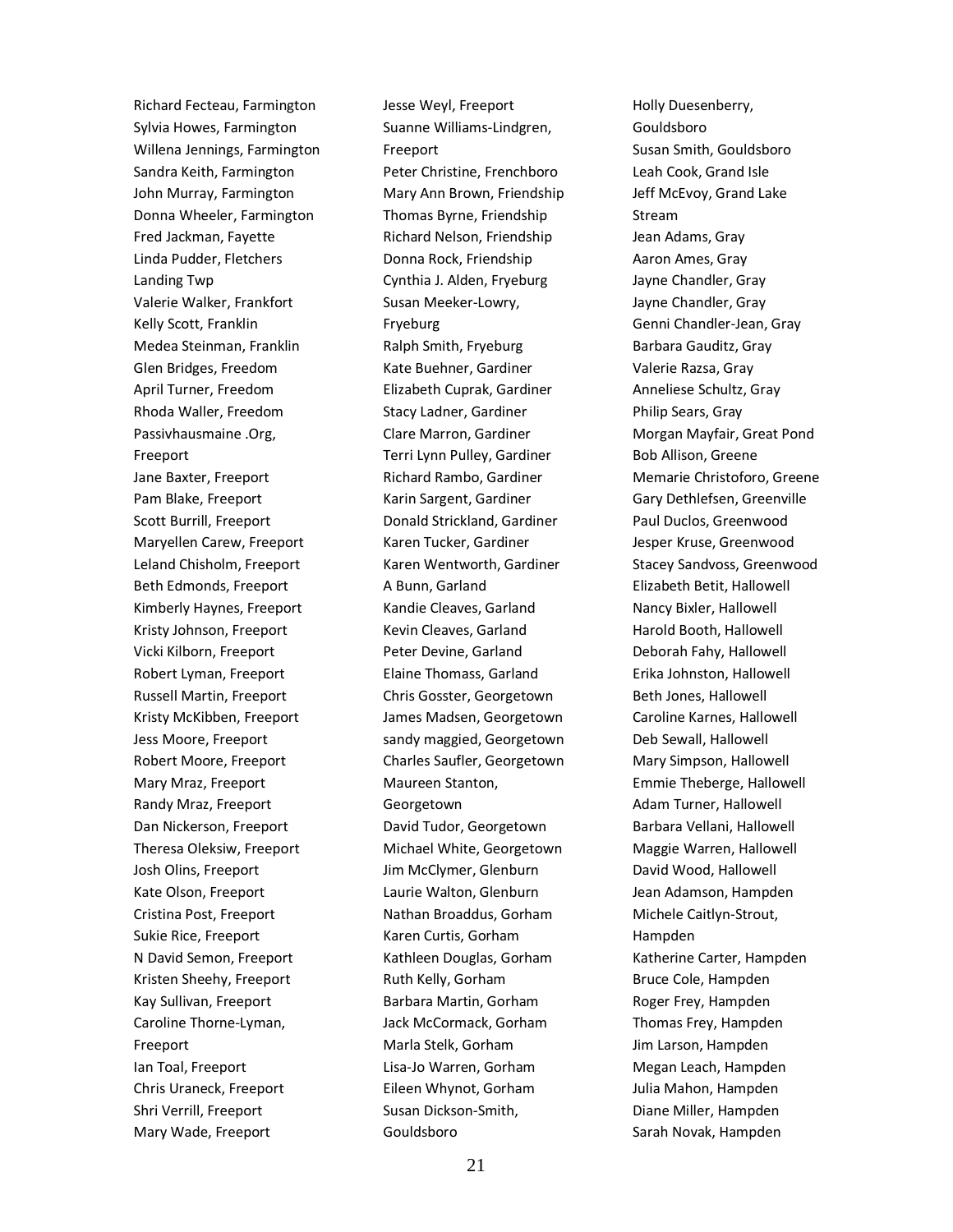Douglas Poulin, Hampden Stephen Rideout, Hampden Kathryn Walsh, Hampden Caroll Marston, Hampden **Highlands** David Johnston, Hancock Stephen Weber, Hancock Ben Alford, Hanover Lisa Jae, Harborside Tina Brierley, Harmony Maggie Strickland, Harmony Sarah Armstrong, Harpswell Mary Brennan, Harpswell Lynette Breton, Harpswell L. David Brown, Harpswell Dianne Carrick, Harpswell Susan Case-Ciesielski, Harpswell Tracy Coughlin, Harpswell Jack Dostie, Harpswell Win Fowler, Harpswell Beverly Gelwick, Harpswell Ed Holt, Harpswell James LeFurgy, Harpswell Cindy Rideout, Harpswell Jennifer VerPlanck, Harpswell Ted Anderson, Harrison Beatrice Asken, Harrison Sandra Cram, Harrison Albert Friend, Harrison Lily Turner, Harrison John Taylor, Hartford Elizabeth-Ellen Clark, Hartland James Buttitta, Hermon Robert Curry, Hermon Marissa Lopez, Hermon Dennis Melvin, Hermon Pamela Proulx-Curry, Hermon Rafal Subernat, Hermon Patrice Drummond, Highland Plt David Wallace-Lawrence, Hiram Sandy Bovard, Holden Michael MacDonald, Holden Michael Pedreschi, Holden Nancy Roberts, Holden Margaret Harrison, Hollis

#### Center

Doris Luther, Hollis Center Carrie Sewell, Hollis Center Charles Crane, Hope Brendan Curran, Hope Thomas Ingraham, Hope Sandie Sabaka, Hope Ella Scott, Hope Michael Silvia, Hope Julie Stiler, Hope Steven Teed, Hope Elizabeth Tibbetts, Hope Elizabeth Tibbetts, Hope Andrew Cottle, Houlton Anne Cottle, Houlton Leigh Griffith, Houlton Kathryn Harnish, Houlton Kim Sheaves, Houlton Tracey Tarr, Houlton Dan Brown, Hudson Micaela Ward, Hulls Cove David E. Betts, Industry Sharon E. Betts, Industry Laura Farnsworth, Island Falls Lauren Bruce, Islesboro Linda Gillies, Islesboro Marjorie Mills, Islesboro Peggy Pike, Islesboro Langhorne Smith, Islesboro Jennifer West, Islesboro Jayne Costa, Jay Alison Gingras, Jay Stephanie Labrecque, Jay Bruce Stevens, Jay Joanne Cook, Jefferson Carol Howell, Jefferson Donald Johnston, Jefferson Suzanna Lasker, Jefferson Eileen Lewandowski, Jefferson Jon Olsen, Jefferson Laura Sullivan, Jefferson Barbara Zucchi, Jefferson Lisa Noreen, Jonesport Philip Browne, Kennebunk Sheila Bukowski, Kennebunk Claire Doheny, Kennebunk Emily Fontaine, Kennebunk Jim Foyles, Kennebunk

Andrea Kimmich, Kennebunk William Paige, Kennebunk Janet Perry, Kennebunk Chris Smith, Kennebunk Cynthia Smith, Kennebunk Jacqueline Wilson, Kennebunk Juliet Altham, Kennebunkport Robert Collins, Kennebunkport Denise Deschenes, Kennebunkport Waylon Holbrook, Kennebunkport Susan Inoue, Kennebunkport Larry Landau, Kennebunkport Carol Lane, Kennebunkport David Manyan, Kennebunkport A. Thomas McHugh, Kennebunkport Annette Quezada, Kennebunkport Suzanne Stohlman, Kennebunkport Heather Swanson, Kennebunkport Charles Woodworth, Kingfield Michael Crawford, Kittery Arilda Densch, Kittery Shealagh Gray, Kittery Elaina Hatsis, Kittery Clay King, Kittery Robert Kline, Kittery Elizabeth Lochhead, Kittery Laurie Rowan, Kittery Carol Waleryszak, Kittery Eric Waleryszak, Kittery Cathy Wolff, Kittery Jessie Batchelder, Kittery Point Donald Clark, Kittery Point Brian Cox, Kittery Point Ann Kendall, Kittery Point Suzanne Olbricht, Kittery Point Lisa O'Neill, Kittery Point Melissa Paly, Kittery Point Rita Doughty, Knox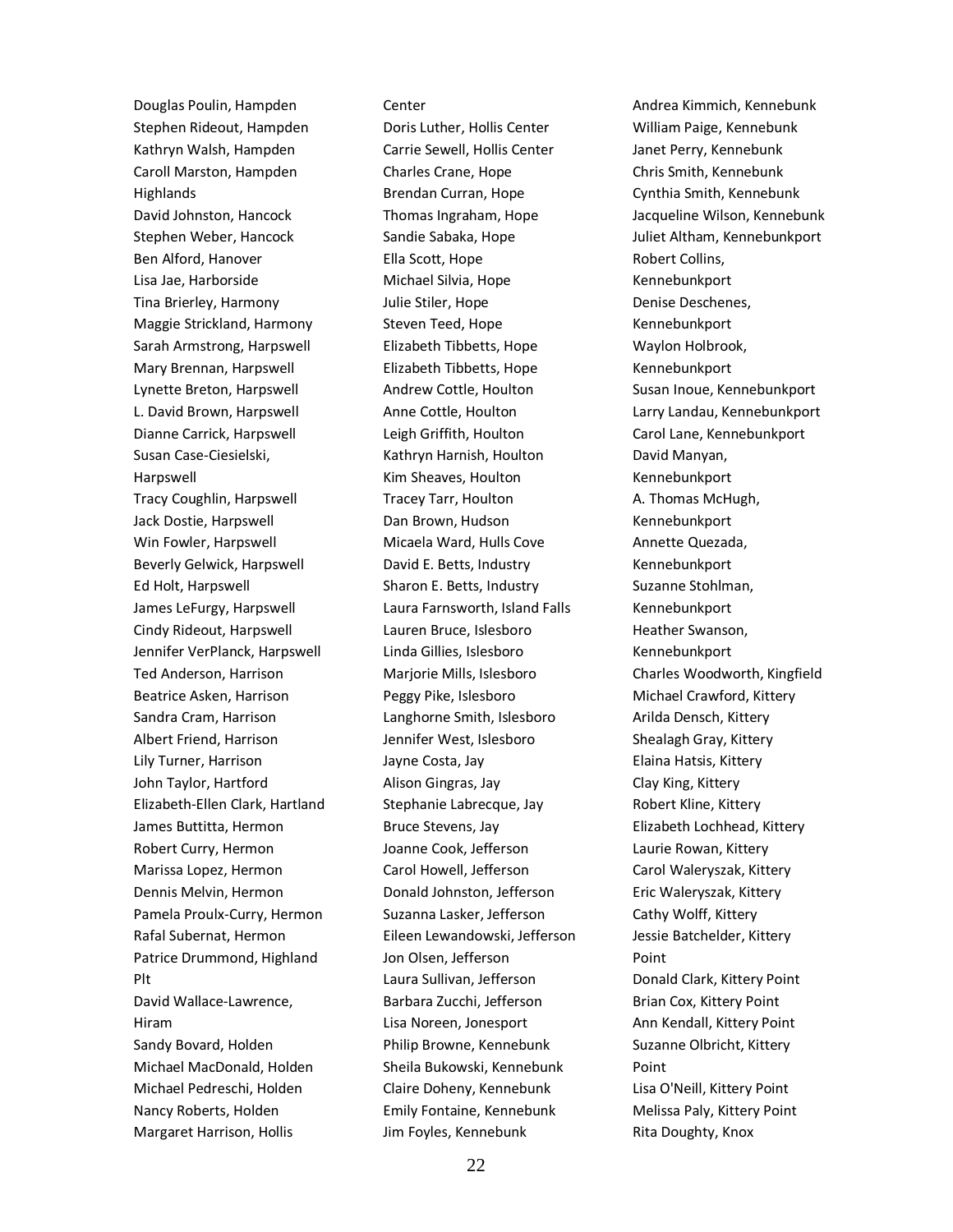Chris Harrington, Knox Ronald Becker, Lamoine Susan Hibbs, Lamoine Nancy Sargent, Lamoine Anne Stocking, Lamoine Susan Wuorinen, Lamoine Cynthia Fontneau, Lebanon Lexi Freeman, Lebanon R. Todd Hoffman, Lebanon Wendy Wentworth, Lebanon Ginger Martin, Lee Kenneth Dickey, Leeds Richard Fochtmann, Leeds Christopher Trider, Leeds Shawn Kimball, Levant Janet Allen, Lewiston Deborah Burd, Lewiston Steven Dubois, Lewiston George Fiske, Lewiston Evan Gilbert, Lewiston Julia Gordon, Lewiston Julia Harper, Lewiston Lynn Moore, Lewiston Nancy Orr, Lewiston Brian Pickett, Lewiston Alicia Rea, Lewiston Bryant Richardson, Lewiston Dana Rickman, Lewiston Catherine Singleton, Lewiston Hannah Slattery, Lewiston Landon Smith, Lewiston Sophia Thayer, Lewiston Tom Twist, Lewiston William Wallace, Lewiston Ted Walworth, Lewiston Emma Wheeler, Lewiston Blake Whitaker, Lewiston Elise Brown, Liberty Richard King, Liberty Richard King, Liberty Bob Kohl, Liberty Diane Messer, Liberty Louis Pelletier, Liberty Sara Salley, Liberty Dixie Searway, Limerick Victor Wakefield, Limerick Richard Jarrett, Limington Mary Lawrence, Limington

Kimberley Ackerman, Lincolnville Jessica Decke, Lincolnville Cynthia Dunham, Lincolnville Jean English, Lincolnville Josh Gerritsen, Lincolnville Douglas Grant, Lincolnville Gary Gulezian, Lincolnville Jane Hardy, Lincolnville Dryw Hunt, Lincolnville Arlene Jurewicz-Leighton, Lincolnville Jane Kurko, Lincolnville Laura Mantello, Lincolnville David McLean, Lincolnville Christina Philoon, Lincolnville Chris Polson, Lincolnville Janet Redfield, Lincolnville Sharon Sampson, Lincolnville Diana Sanderson, Lincolnville Susan Silverio, Lincolnville Abby Stocks, Lincolnville Lynn Tauss, Lincolnville Michelle Terry, Lincolnville Priscilla Thomas, Lincolnville Janet Veditz, Lincolnville Kathleen Williams, Lincolnville Dudley Zopp, Lincolnville Greta Zorn Gulezian, Lincolville Linwood Crosby, Lisbon Gregory Mann, Lisbon Nancy Ridley, Lisbon Kristi Clifford, Lisbon Falls David Gay, Lisbon Falls Karen Gay, Lisbon Falls Gifford Jenkins-Davis, Lisbon Falls Jean E Litchfield, Lisbon Falls Jill Spencer, Lisbon Falls Dale Berry, Litchfield Diane Clay, Litchfield Mary-Jo Foley, Litchfield Ann Gosline, Litchfield Jeffrey Lipton, Litchfield Dawn Pushard, Litchfield Gerald Rodman, Litchfield Andrew Rosenthal, Little Deer Isle

Jeff Titon, Little Deer Isle Deanne Urmy, Little Deer Isle Ann Van Buren, Little Deer Isle Tom van Buren, Little Deer Isle Douglas E. Wilson, Little Deer Isle Christina Bauman, Livermore Patricia Cook, Livermore Falls Rick Levasseur, Long a Twp Philip Fyfe, Lubec Judee Reel, Lubec William Schlesinger, Lubec Martha St. Onge, Lubec Paul Nichols, Lyman Peder Moe, Machias Peter Sirois, Madison Cathy CumlerDennis, Manchester Jeff Dejongh, Manchester Daisy Dore, Manchester Sara Kingdon, Manchester Christine Laing, Manchester Shannon Langdon, Manchester Jean Martin, Manchester Harlan Gardner, Marshfield Timothy Trefts, Maxfield Medora Van Denburgh, Medford John Lee, Medway Kathleen Clough, Mexico Gayle Sirois, Mexico Rebecca Charles, Milbridge Amy Hughes, Milbridge Wanda Willey Halpin, Milbridge Brieanne Berry, Milford Anthony P Guay, Milford Anthony Filauro, Millinocket Carolyn Filauro, Millinocket James Talbott, Millinocket Cecilia Harmon, Milo Stanley Allen, Minot Steven Goodman, Minot Emily Mottram, Minot Charles Jacobs, Monmouth Ben Lund, Monmouth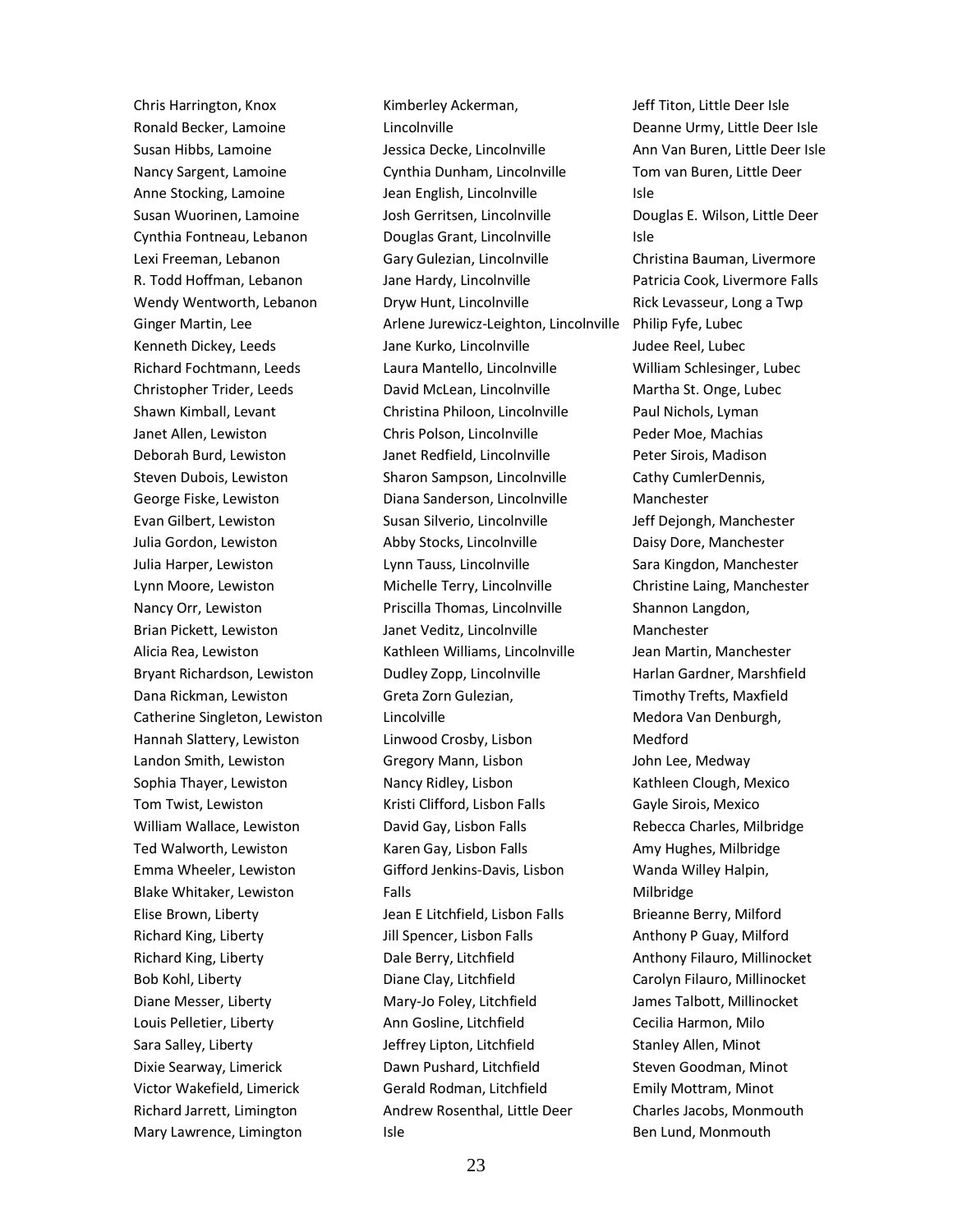Marcia Marron, Monmouth Hope Olmstead, Monmouth Kellie Parkinson, Monmouth Andy Smith, Monmouth Rebecca Stanley, Monmouth Norman Thombs, Monmouth Tina Barrett, Monroe Noami Brautigam, Monroe Joan Cheetham, Monroe Braden Gow, Monroe Rachel Norgang, Monroe Greg Purinton-Brown, Monroe Duke Tomlin, Monroe Marjorie Walsh, Monroe Katherine Wilkin, Monroe Tom Boothby, Montville Sarah Troutman, Montville Ed Wynn, Montville Joan Bromage, Mount Desert Jaki Erdoes, Mount Desert Penelope Evans, Mount Desert David Macdonald, Mount Desert Ignacio Pessoa, Mount Desert Caroline Pryor, Mount Desert Hannah Faulkner, Mount Vernon Carl Rogers, Mount Vernon Melissa Romac, Mount Vernon Deborah Stahler, Mount Vernon Karen Woodcock, Mount Vernon Sandra Wright, Mount Vernon Rachel Allen, Naples Beverly Krainin, Naples Nancy Kristiansen, Naples Sandra Merlim, Naples Thomas Wreck, Naples Penelope Hilton, New Gloucester Patricia Morris, New Gloucester Michael Pelletier, New Gloucester

Lenore Sivulch, New Gloucester Kathryn Armstrong, New Harbor Nancy Dickinson, New Harbor Jeanne Hathaway, New Harbor Henry Newhouse, New Harbor Gail Ruwe, New Harbor John Stolecki, New Harbor Stephen Gorr, New Portland Jeff Brown, New Sharon Henry Washburn, New Sharon Julie Cyr, New Sweden Nancy Adams, Newcastle Dave Carpenter, Newcastle Michael Devin, Newcastle Leonard Duffy, Newcastle Adele Gale, Newcastle Anne Geisler, Newcastle Zanda Gutek, Newcastle Cecile Horowitz, Newcastle Marfie Lavendier, Newcastle David Merrill, Newcastle Alex Obregon, Newcastle Julia O'Brien-Merrill, Newcastle Olga Oros, Newcastle Erin Rhodes, Newcastle Dana Tavares, Newcastle Jeffrey Guesman, Newport Nancy Babcock, Newry Ken Hotopp, Newry Anthony Lawless, Newry David Walker, Newry Steve Wight, Newry Christine Ruffley, Noblebore Sharon Abair, Nobleboro Dru Barkalow, Nobleboro Robert Barkalow, Nobleboro Louise Riley, Nobleboro Jonathan Smith, Nobleboro Betty Welt, Nobleboro Deb Wilson, Nobleboro MaryAnn Anderson, Norridgewock Kristina Gossman, Norridgewock

Sidney Smith, Norridgewock Harriett Varney, Norridgewock Sandra Wright, North Anson Julie Fernee, North Berwick Lynn Manley, North Berwick Robert Pelletier, North Berwick Pat Seavey, North Berwick Jon Emerson, North Haven David Mckechnie, North Haven Eric Bigelow, North Waterboro Susan Conley, North Yarmouth Kathleen Conrad, North Yarmouth Amy Eshoo, North Yarmouth Elaine Fletcher, North Yarmouth Michael Fletcher, North Yarmouth Brian Goldburg, North Yarmouth Cindy Guernsey, North Yarmouth Stew Guernsey, North Yarmouth Patty Langkopf, North Yarmouth Ken Lanik, North Yarmouth Joshua McHenry, North Yarmouth Linda Routhier, North Yarmouth Scott Routhier, North Yarmouth Kristen Stetson, North Yarmouth Karen Strattard, North Yarmouth Robert Taisey, North Yarmouth Mary Ellen Tetreau, North Yarmouth Gordon Beck, Northeast Harbor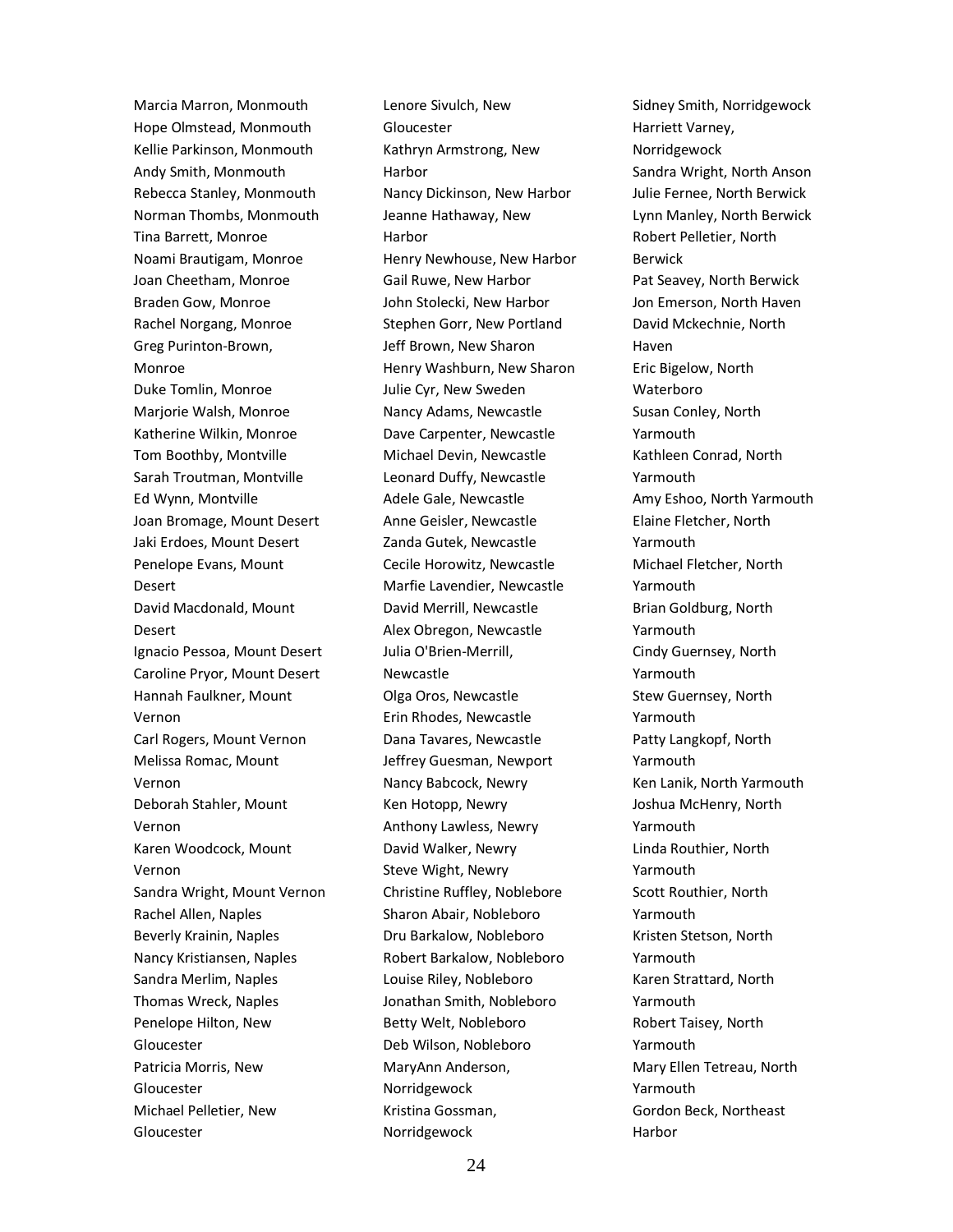Francis Minot Weld,Northeast Harbor Lisa Abbott, Northport Judy Berk, Northport Curt Bovee, Northport Mary Brown, Northport Deborah Eversage, Northport Elizabeth Grant, Northport Todd Hall, Northport Gayle Koyanagi, Northport Barbara O'Brien, Northport Paul Sheridan, Northport Johanna Strassberg, Northport Deborah Tonner, Northport Cory Upton, Northport Beth Whitten, Northport Joan Beal, Norway Janice Cardoza, Norway Albert Judd, Norway Ruth McAllister, Norway Richard McSherry, Norway Lynne Schott, Norway Glenn Tikkanen, Norway Ben Woodard, Norway Jewel Currie, Oakland James Easton, Oakland Bridget Gehrlinh, Oakland Ann Grant, Oakland Michael Grant, Oakland Andrew Mitchell, Oakland Linda Woods, Oakland Denise Larsen, Ogunquit Pamela Anderson, Old Orchard Beach Judy Bullard, Old Orchard Beach Diane Dion, Old Orchard Beach Beverly Dwyer, Old Orchard Beach Robert Fox, Old Orchard Beach Kathleen Gannon, Old Orchard Beach Cris Johnson, Old Orchard Beach Avis Landaw, Old Orchard

Beach scott OBar, Old Orchard Beach Janet Ordway, Old Orchard Beach Laurie Thompson, Old Orchard Beach Amy Baron, Old Town Cheryl Daigle, Old Town Mary Dolan, Old Town Carol Gregory, Old Town Jeannine Hashey, Old Town Virginia Nees-Hatlen, Old Town Judith Noonan, Old Town Bryan Wells, Old Town Carolyn Bennatti, Orland Tacy Dorr, Orland Wayne Mayo, Orland Rosalani Moore, Orland Kyle Reynolds, Orland Christine West, Orland Carol Gorecki, Orneville Twp David Blodgett, Orono Ronald Davis, Orono Shirley Davis, Orono Irja Frank, Orono David Frankel, Orono Nancy Hall, Orono Leslie Hudson, Orono Roger King, Orono Jason Langley, Orono Albert Larson, Orono A Theodate Lawlor, Orono Laura Lommler, Orono Ian Maddaus, Orono Steve Philbrick, Orono Louise Small, Orono William Small, Orono Sharon Tisher, Orono Gail White, Orono Paul Wilson, Orono Marcel Bastide, Orrington Kerrie Damboise, Orrington B Todd, Orrington Jeanne Brooks, Orrs Island Robin Brooks, Orrs Island Garrick Johnson, Otisfield Shawn Kane, Otisfield Linda Poto, Otisfield Lise Desjardins, Owls Head Jim Krosschell, Owls Head Sally Perkins, Owls Head Christopher Bezio, Oxford Norma Bisucla, Oxford Kevin R. Farr, Oxford Emily Foss, Palermo Richard Roughgarden, Palermo Barbara Kafka, Parkman John Flannery, Patten Nate Richardson, Patten Ann Cannon, Peaks Island Vicki Flanagan, Peaks Island Mary Anne Mitchell, Peaks Island Judith Nelson, Peaks Island Lisa M Penalver, Peaks Island Marina Penalver, Peaks Island Robert Villforth, Peaks Island Don & Linda West, Peaks Island Michael Hope, Pemaquid Mary Copper, Penobscot Marianne Vandiver, Penobscot Theresa Weigel, Penobscot Richard Giero, Perry Ronald Rosenfeld, Perry William Conley, Peru Samara Ebinger, Phillips Sylvia Lambert, Phillips Pamela Matthews, Phillips Debbie McCarthy, Phillips Charles Cummings, Phippsburg Rebecca Halbrook, Phippsburg Anne Heminway, Phippsburg Samuel Jones, Phippsburg Dot Kelly, Phippsburg Michael Levy, Phippsburg Robert Reyes, Phippsburg Christopher Sewall, Phippsburg Laura Sewall, Phippsburg L. Gardner Shaw, Phippsburg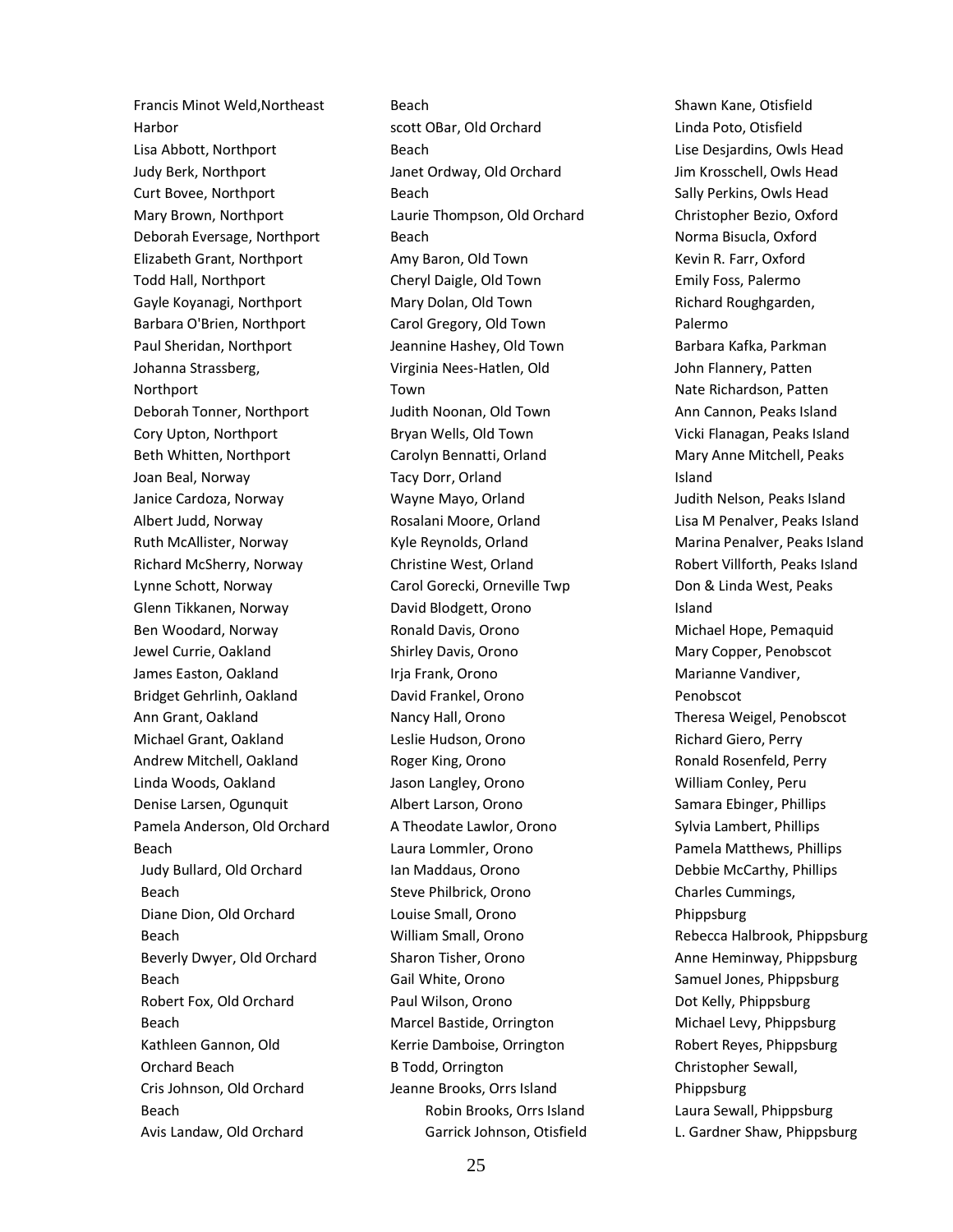Jim Sidel, Phippsburg Cynthia Todd, Phippsburg Linda Jacques, Pittsfield Kathy Johnson, Pittsfield Shawn Little, Pittsfield Tom Roberts, Pittsfield Donald Woodruff, Pittsfield Jane Woodruff, Pittsfield Suzanne Callahan, Pittston Dorothy Cookson, Pittston Rosemarie Morse, Pittston Frederick Todd, Pittston d. wenckus, Pittston Mike Bergerson, Plymouth Jim Carmichael, Poland Ed Theriault, Poland Len Clarke, Port Clyde Bruce Hodsdon, Port Clyde Charlotte Fullam, Porter Peter Hagerty, Porter Stephanie Abrams, Portland Ann Adams, Portland Jennifer Angelone, Portland Michael Angelone, Portland Anastasia Antonacos, Portland Louise Backer, Portland Susan Baker-Kaplan, Portland Alexander Bandhu, Portland Andrew Barbo, Portland Adinah Barnett, Portland Prudence Barry, Portland Erica Bartlett, Portland Joanne Bartlett, Portland David Beane, Portland Julia Bergquist, Portland Kaitlyn Bernard, Portland Suzanne Blackburn, Portland Bill Blais, Portland Linda E Blanchard, Portland Bonnie Blythe, Portland Sarah Braik, Portland Nell Bridger, Portland Elizabeth Brown, Portland Joey Brunelle, Portland Andrew Cadot, Portland John Carpenter, Portland Rob Chaffee, Portland Joshua Chasan, Portland

Sandra Chaussee, Portland Thomas Chittick, Portland Rosemary Cleary, Portland Erin Covey-Smith, Portland Cheryl Denis, Portland Claudia Diller, Portland Margo Dittmer, Portland Espahbad Dodd, Portland Gregory Dorr, Portland Padraic Dougherty, Portland Veronica Dudar, Portland Elizabeth Duddy, Portland Elizabeth Dufresne, Portland Peter Dugas, Portland Mimi Dunn, Portland Hannah Durham, Portland Tyler Duval, Portland Chris Eaton, Portland Ann Fairbrother, Portland Logan Faulkingham, Portland Catherine Field, Portland Robert Fiske, Portland Robert Fiske, Portland Keith Fitzgerald, Portland linda ford, Portland Gwendolyn Forrest, Portland Adam Frederick, Portland Russell French, Portland Paul Gagne, Portland Bill Garcelon, Portland Steven Goodman, Portland Jessica Goodwin, Portland Rosanne Graef, Portland Ellen Grant, Portland Valerie Greenberg, Portland Ben Guerette, Portland Jasmine Haines, Portland Anne Hallward, Portland Ian Hammond, Portland S Hampton, Portland Cynthia Handlen, Portland Jeanne Handy, Portland Staci Hanscom, Portland Bradford Hanson, Portland Rick Harbison, Portland Allison Hart, Portland James Hayman, Portland Jon Hinck, Portland

Jenna Howard, Portland Abby Huckel, Portland Emmerald Irvin, Portland Patrick Jackson, Portland Thomas Jarvais, Portland Carole G. Jean, Portland Robert Jeffrey, Portland Lesley Jones, Portland Judy Katzel, Portland Leslie Kaynor, Portland Morgan Kiser, Portland Dan Kolbert, Portland Victoria Kostadinova Bernard, Portland Denis Lachman, Portland maryann larson, Portland Ethan Lavendier, Portland Paul Ledman, Portland John Lemieux, Portland Loraine Lowell, Portland Karen Luse, Portland Paula MacVane, Portland Elizabeth Manduca, Portland Berry Manter, Portland Don Marietta, Portland Caitlin Marshall, Portland Chloe Maxmin, Portland Patricia McClure, Portland Elaine McGillicuddy, Portland Joe McGrath, Portland Harold McWilliams, Portland Marilyn McWilliams, Portland Judson Merrill, Portland Don Miller, Portland Laura Miller, Portland David Milligan, Portland Patricia Milligan, Portland Roger Milliken, Portland Alexander Mitchell, Portland Sally Moon, Portland Jackie Moreau, Portland Catharine Moser, Portland Mary Murphy, Portland Susan Nielsen, Portland Sally Oldham, Portland Caitlin O'Reilly, Portland Alice Osborn, Portland Erik Osborn, Portland Elizabeth Parsons, Portland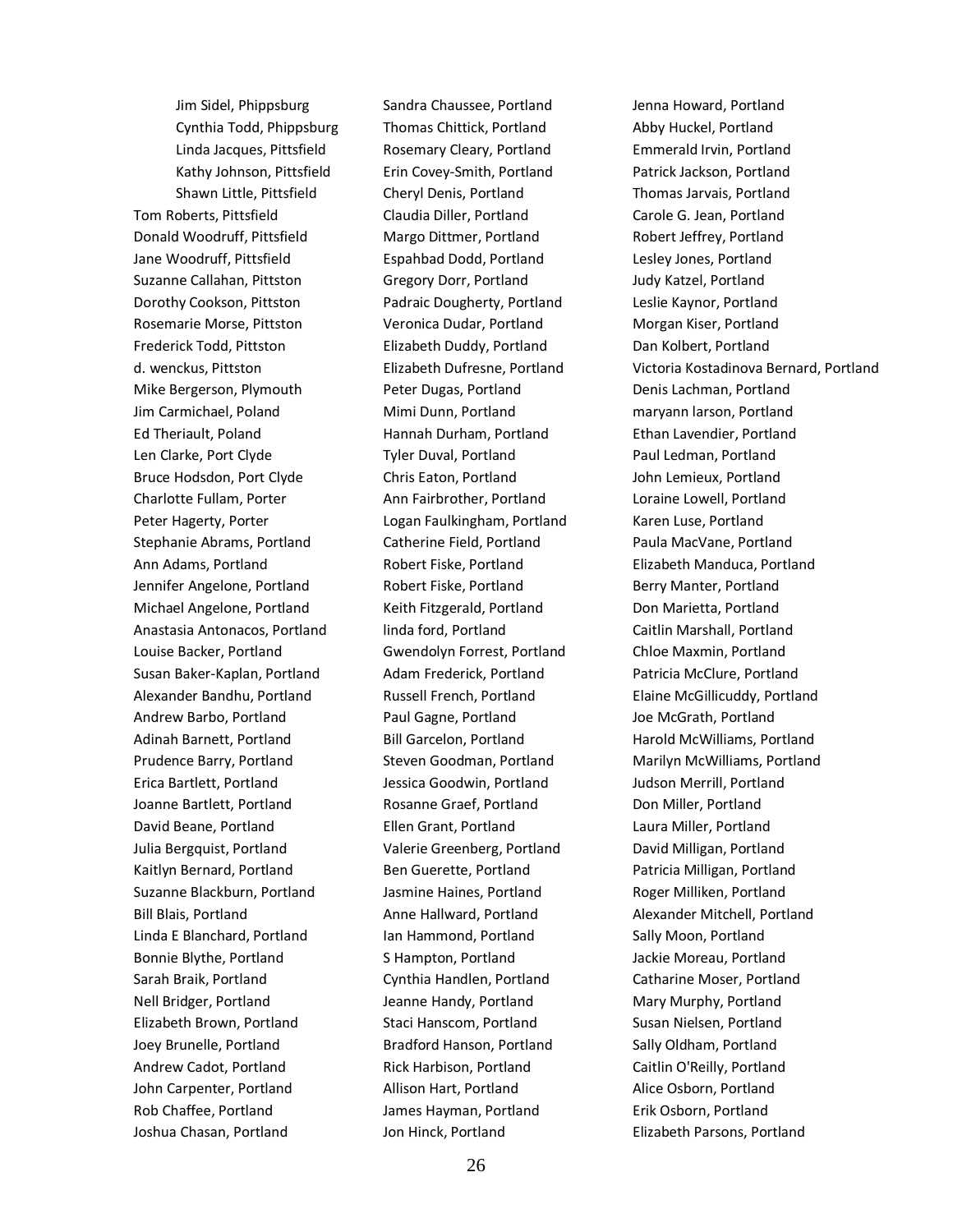Susan Pastore, Portland Gregory Pellerin, Portland Derek Pelletier, Portland Delene Perley, Portland Richard Peterson, Portland Michael Petit, Portland Jack Phillips, Portland Lisa Pierce, Portland Patricis Proulx-Lough, Portland Marlies Reppenhagen, Portland John Ritzo, Portland Stephen Robnett, Portland Nicholas Rosenblum, Portland Michael Roylos, Portland Ben Rubins, Portland Thomas Ryan, Portland Luette Saul, Portland Gretchen Scheibel, Portland Jenny Scheu, Portland Priscilla Skerry, Portland William Slavick, Portland Leonard Smith, Portland Mel Smith, Portland K Spahn, Portland Wanda Stahl, Portland Clara Steeves, Portland Richard Stevens, Portland Beth Stickney, Portland Robert Stoddard, Portland Susan Swain, Portland Emilie Swenson, Portland John Tabb, Portland Meg Thurrell, Portland Ann Tracy, Portland David Trafton, Portland Sally Trice, Portland Colleen Tucker, Portland Jennifer Tuemmler, Portland Susan Tureen, Portland Frank Turek, Portland R. Valentine, Portland F.R. Vance, Portland Chris Wall, Portland Tyson Weems, Portland Jane Weinstein, Portland Hattie Welch, Portland

Jason Wentworth, Portland Carol Willauer, Portland Margaret Williams, Portland Baxter Wilson, Portland Polly Wilson, Portland Katharine Wojcik, Portland Margo Wood, Portland Kelly Worster, Portland Saras Yerlig, Portland Peggy York, Portland Zachary Zaitlin, Portland Madolynne Zimmerman, Portland Catherine DiPietro, Pownal Jeffrey Hicks, Pownal Judith Hopkins, Pownal M.Angela King-Horne, Pownal Jeannette Lovitch, Pownal Katherine Macleod, Pownal Meghan Metzger, Pownal Joan Mueller, Pownal Kirk Niese, Pownal Wendy Pollock, Pownal Joe Tucci, Pownal Danny Martin, Presque Isle Bonnie Wood, Presque Isle Gary Vencill, Prospect Richard Fisher, Prospect Harbor Teri Gerson, Prospect Harbor Robert Moody, Randolph Jeffrey Warren, Randolph Jane Weeks, Randolph Claudia Comstock, Rangeley Tamara Richel, Rangeley Vincent Richel, Rangeley Carol Sullivan, Rangeley Tom Sullivan, Rangeley Joanne Dunlap, Rangeley Pltn Arlene Briard, Raymond Janet Berard Doyle, Raymond Dale King, Raymond Joan Lowell, Raymond Megan Macijauskas, Raymond Scott Powers, Raymond Megan Lachapelle, Readfield Melanie Lanctot, Readfield Donald Rahmlow, Readfield

Holly Rahmlow, Readfield Andrews Tolman, Readfield Josie Wilford, Readfield Bruce Baker, Richmond Sharon Chesley, Richmond Beth Comeau, Richmond Bonnie Dushin, Richmond Michael Ewing, Richmond Kymnoelle Hopson, Richmond Liana Knight, Richmond Anne Langlois, Richmond Virginia Murphy, Richmond Jennifer Small, Richmond Andrew Soule, Richmond Kimarie Soule, Richmond Sarah Strickland, Robbinston Nadine Bangerter, Rockland Brenan Black, Rockland Kathleen Bradshaw, Rockland Gretchen Crawford, Rockland Jessie Davis, Rockland Beverly Feldt, Rockland Iphigenia Hatt, Rockland Dan Hestad, Rockland Joanna Hynd, Rockland Patricia Luchetti, Rockland Alexandra Martjn, Rockland Leslie Poole, Rockland Gail Presley, Rockland Sarah Rogers, Rockland Marjorie Strauss, Rockland Susan Wind, Rockland Sarah Prindiville, Rockoprt Nikos Apollonio, Rockport Christie Banow, Rockport Amy Campbell, Rockport Marcia Dietrich, Rockport William Farland, Rockport Jean Matlack, Rockport Jim Payne, Rockport Teresa Randolph, Rockport Richard Remsen, Rockport Nancy Stevick, Rockport Craig Sweeny, Rockport Vicki Tracy, Rockport Peter Webb, Rockport Katrinka Wilder, Rockport Brian Willson, Rockport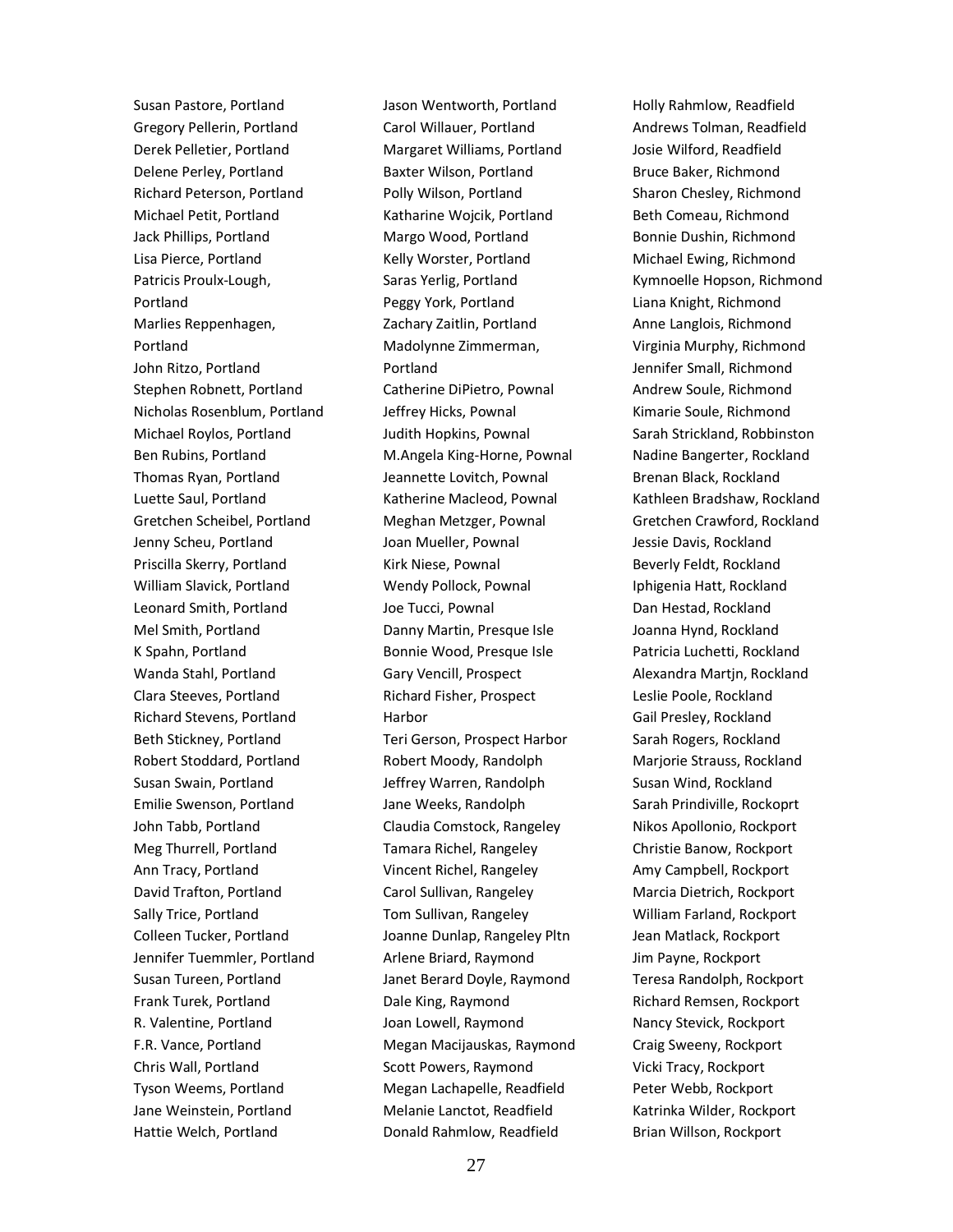Susan Wright, Rockport Peter Kallin, Rome Peter Roderick, Rome Barbara Russell, Rome Marianne Masters, Round Pond Christopher Rheault, Round Pond Heather Clark, Roxbury Glen Deroche, Rumford Melissa Fallon, Rumford Thomas Fallon, Rumford Gabrielle Johnson, Rumford Lauren Spargo, Rumford Garett St. Pierre, Sabattus Eric Blow, Saco Michael Cassidy, Saco Carolyn Curtis, Saco Danielle Deason, Saco Drew Dumsch, Saco Kathryn Garrity, Saco Marilyn Ives, Saco Lawrence Marshall, Saco Lisa Petit, Saco Sharon Robinson, Saco David Timmerman, Saco Diane Whitmore, Saco Linda Worster, Saco Kate Johanson, Saint George Clifford Babkirk, Sanford Larry Baisden, Sanford Susan Coveney, Sanford Lauren Masellas, Sanford Deneen Proulx, Sanford Stuart Snow, Sanford Robert Whitworth, Sanford Patricia Bell, Sangerville Richard Bell, Sangerville Meredith Perkins, Sangerville Stephen Perkins, Sangerville Melissa Allen, Scarborough Meredith Banker, **Scarborough** Betsy Barrett, Scarborough Kathy Bouchard, Scarborough John Bridges, Scarborough Ann Carman, Scarborough Phil Coupe, Scarborough

Sb Davies, Scarborough Edson Fletcher, Scarborough Michael Haskell, Scarborough Shelly Lake, Scarborough Marc Lausier, Scarborough Craig Lindsay, Scarborough james macmahon, **Scarborough** Jessica Macomber, Scarborough David May, Scarborough Edward Miller, Scarborough George Miller, Scarborough Greg Richards, Scarborough Dominick Rizzo, Scarborough Nyssa Saucier, Scarborough Linda Stevens, Scarborough Ellie Udeh, Scarborough Emily Beck, Seal Cove Richard Brodman, Seal Cove Debbie Miles, Seal Cove Richard Smith, Seal Cove Sydney Rockefeller, Seal Harbor Carly Weinberg, Seal Harbor Sara Adams, Searsmont Martin Bartlett, Searsmont Charles Leroyer, Searsmont Sadie Samuels, Searsmont Lynn Cottrell, Searsport Phyllis Rackliffe, Searsport Lisa Ripley, Searsport Colin Sarsfield, Searsport Lauren Schweikert, Searsport Rebecca Tripp, Searsport Janet Williams, Searsport Octavia Brown, Sebago Ann Phillips, Sebago Kathleen Quintero, Sebago Christine Welsh, Sebec Lynn Carroll, Sedgwick Peter Collier, Sedgwick Tom Goodman, Sedgwick Rebecca Pease, Sedgwick Jennifer Trowbridge, Sedgwick Carolyn Waite, Sedgwick Parker Waite, Sedgwick Diana Garry, Shapleigh

Carole Mahoney, Shapleigh Judi Reis, Shapleigh Lorraine Duffy, Sherman Cynthia Buschmann, Sidney Keith DuBois, Sidney Tom Vigue, Sidney Troy Arbogast, Skowhegan Donna Conkling, Skowhegan Linda Hoyt, Skowhegan William Reid, Skowhegan Mark Roman, Solon Lisa Savage, Solon Christopher Johnson, Somerville valarie johnson, Somerville Claire Curtis, South Berwick Bobbiejo Hall, South Berwick Kathleen Jones, South Berwick Marilyn Ladner, South Berwick John Mettam, South Berwick edward olson, South Berwick Bill Thomas, South Berwick Connie Cross, South Casco Jennifer Cartier, South China Scott McCormac, South China Linda OConnor, South China MaineBob OConnor, South China Jeanette Smith, South China Hugh Freund, South Freeport James Klick, South Freeport Elaine Levine, South Freeport kerry read, South Paris Barbara Whittemore, South Paris Richard Baker, South Portland Dan Baschkopf, South Portland Shane Bell, South Portland Brandon Bernard, South Portland Rebecca Boulos, South Portland Donna Burnell, South Portland Thankful Butler, South Portland Elizabeth Carson, South Portland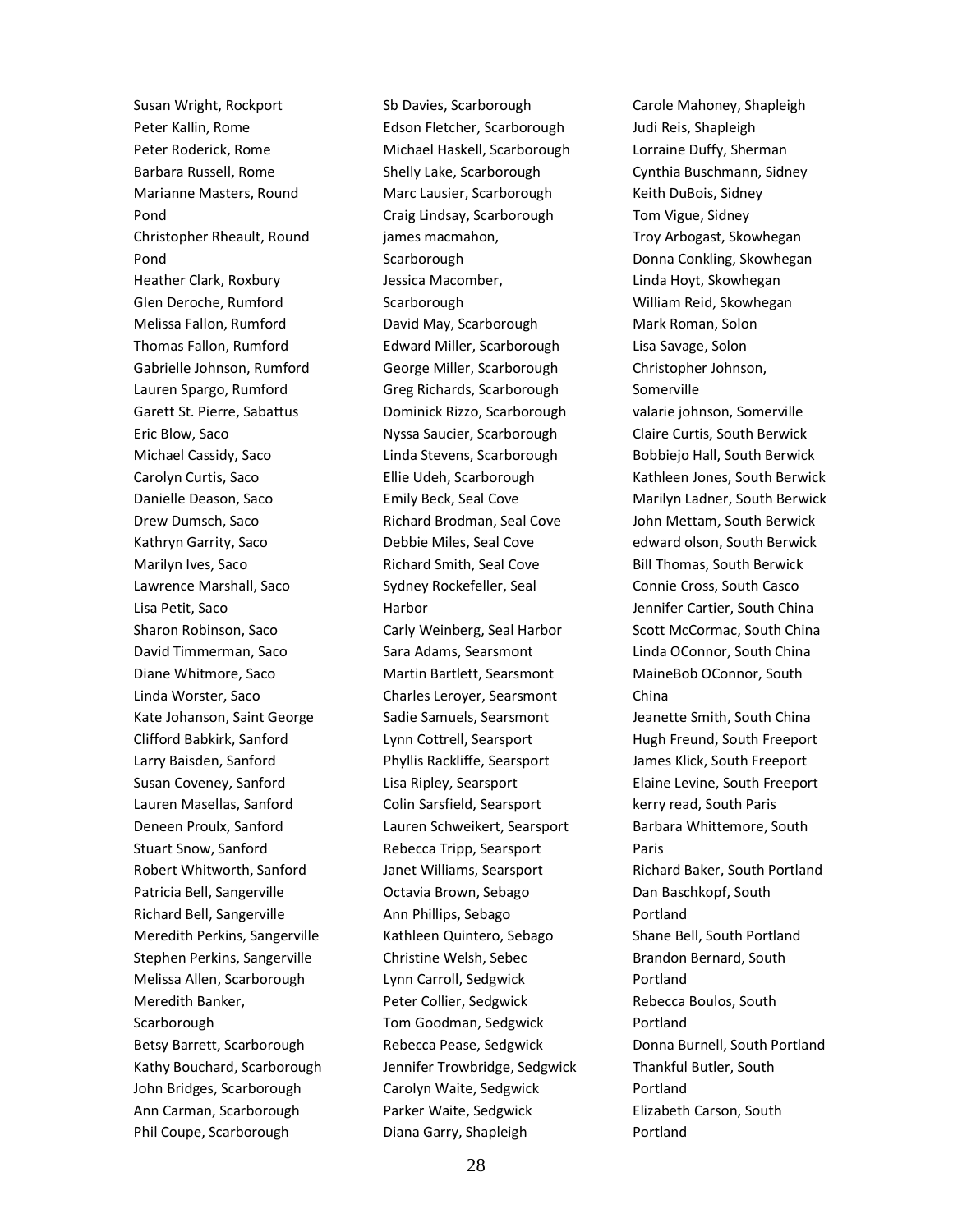Jacob Casler, South Portland Chris Corbett, South Portland Kelly Corbin, South Portland Mary Derose, South Portland Joanne Devine, South Portland Greg Dorsey, South Portland Mary-Jane Ferrier, South Portland Bob Foster, South Portland Brad Fox, South Portland Tyler Gleason, South Portland Thomas Glendon, South Portland Robert Harlow, South Portland Joe Hemes, South Portland Joan Herzog, South Portland Anna Hewitt, South Portland R. Anton Hoecker Ii, South Portland Peter Ingram, South Portland Jamien Jacobs, South Portland Thomas Keller, South Portland Heather Kelly, South Portland Dorothy Kosinski, South Portland Rachel Lerose, South Portland Patricia Macdonald, South Portland Catherine Merrow, South Portland Patricia Mew, South Portland Jill Mullin, South Portland Nancy Murray, South Portland Jennifer Nielsen, South Portland Betsy Parsons, South Portland Marby Payson, South Portland Eva Platt, South Portland Rory Platt, South Portland Alix Pratt, South Portland Robert Pratt, South Portland Gregg Raymond, South Portland Patty Renaud, South Portland Lois Seewald, South Portland Karen Silverman, South

Portland lucie Springman, South Portland Donna Thompson, South Portland M. Ward, South Portland Bethany Woodworth, South Portland Mark Zema, South Portland Anastasia Alley, South **Thomaston** Sarah Baldwin, South Thomaston Patrick Florance, South **Thomaston** Tom Goettel, South Thomaston Arthur Karker, South **Thomaston** Carl Leonardi, South **Thomaston** Vivian Newman, South Thomaston Roger Christie, Southport Lauren Stockwell, Southport Jodie Aragona, Southwest Harbor Betsey Bess, Southwest Harbor Jan Church, Southwest Harbor Marjorie Monteleon, Southwest Harbor Terry Powers, Southwest Harbor Jim Vekasi, Southwest Harbor Tammy Welch, Southwest Harbor Susan Whitby, Southwest Harbor John Moore, Springfield Stephen Blaisdell, Springvale Joshua Dracup, Springvale John McAdam, Springvale Jean Noon, Springvale Aleen Thomas, Springvale Meredith Walton, Springvale Susan Ellis, Spruce Head Peter Hill, Spruce Head

Amy ODonnell, St. George David Daniels, Standish Jodee Davidson, Standish Christina Dupuis, Standish Herman Lerner, Standish Lisa Magnacca, Standish Sandra Magnacca, Standish Elizabeth Phipps, Standish Janet Ray, Standish Michele Winterberg, Standish Peter Cook, Starks Kelly Roubo, Steep Falls Peter Starostecki, Steep Falls Christy Ayers, Steuben William Collins, Steuben Laura Doble, Steuben Peggy Drake, Steuben Donna Salisbury, Steuben David Struck, Steuben Sarah Winne, Steuben Donna Gold, Stockton Springs Valerie Haskins, Stockton Springs Ann-Marie Oberholtzer, Stockton Springs Jm Payne, Stockton Springs Lorna Russell, Stockton Springs Elizabeth Smith, Stockton Springs Bruce D. Suppes, Stockton Springs Peri Thompson, Stockton Springs Deborah Mason, Stoneham Siri Beckman, Stonington Jorge Castaneda, Stonington Diane Walker, Stonington William Popov, Stratton Diane Brown, Sullivan Lisa Henries, Sullivan Mark Nyborg, Sullivan Lee Zwicker, Sullivan Diahanna Paine, Sumner Betsy Armstrong, Surry Millard Coffin, Surry Chris Stark, Surry Ann Marie Maguire, Swans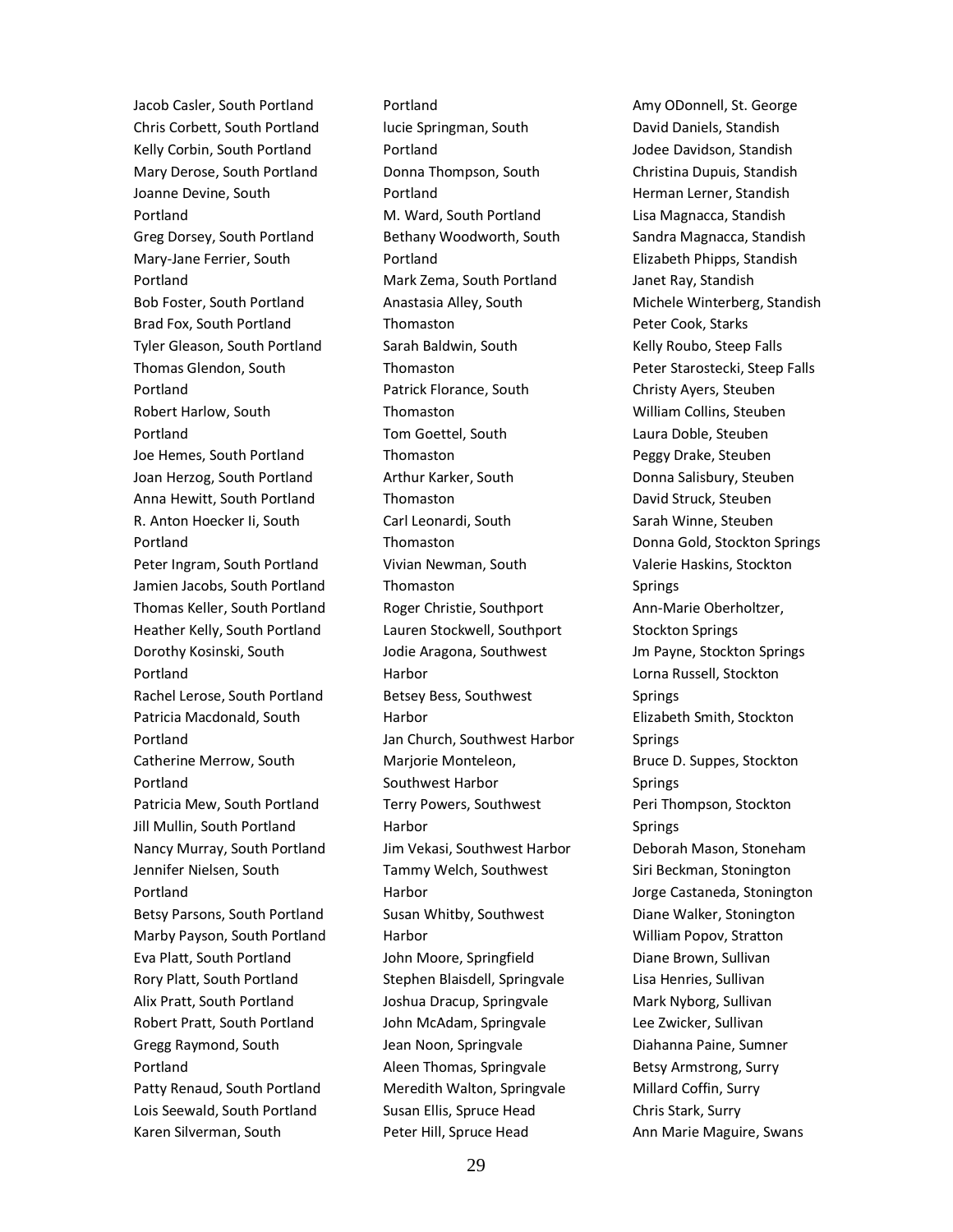#### Island

Adrienne Burleson, Swanville sheila costello, Swanville Rachele Leonard, Swanville Danny Piper, Swanville Jeffrey Smith, Swanville Douglas Wood, Swanville Linda Bradley, Sweden Vicki Richardson, T5r7 Paul Beane, Talmadge Greg Kimber, Temple Amanda Glenn, Tenants Harbor Nancy Krusell, Tenants Harbor Bonnie Percival, Tenants Harbor eric Schweikardt, Tenants Harbor Dave Dailey, Thomaston Nancy Griffin, Thomaston J Marshall, Thomaston Cynthia McGuirl, Thomaston Maureen Reardon, Thomaston Rosemary Stuart-Libbey, Thomaston Dennis Rumba, Thorndike Douglas Bennett, Topsham Robin Brooks, Topsham Judith Brown, Topsham Jeffrey Burns, Topsham Lance Burpee, Topsham Matt Callahan, Topsham Edward Caswell, Topsham Gerald Colson, Topsham Susanne Colson, Topsham Sandra Davis, Topsham William Fitzsimmons, Topsham Gary Fogg, Topsham Tom Gilbert, Topsham Allen Graffam, Topsham Susan Hedgpeth-More, Topsham Mary Henderson, Topsham M. Elaine Kurtz, Topsham Ronald Kurtz, Topsham Victor Langelo, Topsham

Jeanette MacNeille, Topsham Arthur Mary, Topsham Stanley Moody, Topsham K Olson, Topsham Sam Saltonstall, Topsham Michael Timberlake, Topsham Jay Westra, Topsham Nick Whatley, Topsham Ann Williams, Topsham Linda Wilson, Topsham Ellen Wood, Topsham Bruce Cassaday, Trenton Michael Gilmartin, Trenton Starr Gilmartin, Trenton Edward Lyon, Trenton Marcia Chaffee, Trescott Twp Daniel Halter, Trescott Twp Heidi Herzberger, Trescott Twp Peter Felsenthal, Trevett Bill Hammond, Trevett Jennifer Litchfield, Trevett Richard Montana, Troy Trish Stevens, Troy Kent Thurston, Troy Judith Reed, Turner Shannon Burns, Union Donna Busch, Union Gail Copeland, Union Jon Ellis, Union Jamie Gillette, Union Sharon McDermott, Union Joseph Skalecki, Union Diana Avella, Unity Charles Cinnamon, Unity Kelly Desrosiers, Unity lyn grotke, Unity James Huntsberger, Unity William Wade, Unity Nancy Zane, Unity Harry Bonish Sr., Vassalboro Eve Foley, Vassalboro Art Kingdon, Vassalboro Jessica Madison, Vassalboro Randy Trahan, Vassalboro Teri Attean, Veazie Claire Mooney, Veazie Linda Swackhamer, Veazie

Mick Bransky, Vienna Martha Floyd, Vienna Meghan Willing, Vienna Norma Wing, Vienna Jackson Gregory, Vinalhaven Britta Lindgren, Vinalhaven Penelope Lord, Vinalhaven Linnell Mather, Vinalhaven Adam Osgood, Vinalhaven Margaret Qualey, Vinalhaven Dwight Quayle, Vinalhaven Peter Richards, Vinalhaven Carol Bullock, Waldo Susan Lauchlan, Waldo Sadie Lloyd, Waldo Ann Marshall, Waldo Trisha Rose, Waldo Sonya Skoog, Waldo Dozier Bell, Waldoboro Kathleen Cartwright, Waldoboro Dylan Cookson, Waldoboro Melani Darrell, Waldoboro Melani Darrell, Waldoboro Chris Davis, Waldoboro Tatyana Eckstrand, Waldoboro Jane Farlow, Waldoboro Stephen Gorry, Waldoboro Allison Lakin, Waldoboro Albert Maloney, Waldoboro Natalie Masse, Waldoboro Janet McMahon, Waldoboro Sarah Mismash, Waldoboro Wayne Myers, Waldoboro Rod Niemeyer, Waldoboro alan sicard, Waldoboro Susan Simpson, Waldoboro Sue Thieme, Waldoboro Louann Thompson, Waldoboro Susan Valaitis, Waldoboro Linda Veblen, Waldoboro Kyle Lincoln, Walpole Bill Mook, Walpole Scott Barrows, Warren Barrie Brusila, Warren Katherine Holland, Warren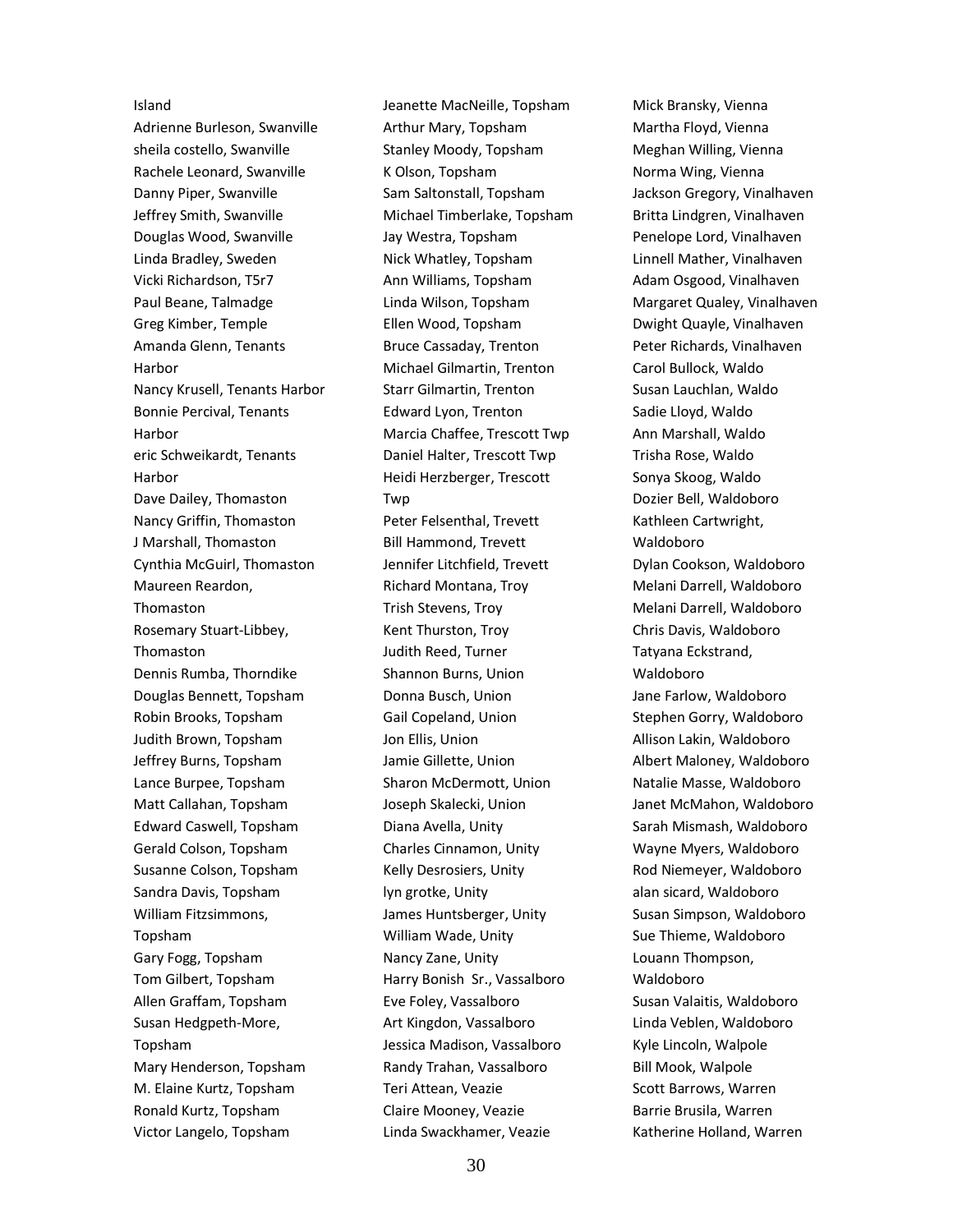Lynne Tallberg, Warren Lisbeth Whitney, Warren Judith Boudman, Washburn Amy Donaghy, Washington Jean Feldeisen, Washington Neil Gross, Washington Charlotte Henderson, Washington Karen Jelenfy, Washington Gail Neptune, Washington David Anderson, Waterboro Ruth Buck, Waterboro Christopher Easton, Waterford Mary Ann Holme, Waterford Anita Long, Waterford Donna McCarraher, Waterford Earl Morse, Waterford Eliza Baker-Wacks, Waterville Matt Connolly, Waterville Sally Harwood, Waterville Susan Hillman Bourne, Waterville Sophie Janeway, Waterville Steve Kahl, Waterville William Kapaldo, Waterville Michael Leggett, Waterville Elizabeth Levesque, Waterville Carolyn MacRae, Waterville Ellen Maier, Waterville Kyle Marrache, Waterville Ronnie Marrache, Waterville Gregory McLaughlin, Waterville Janine Moore, Waterville Sylvia Niles, Waterville Stuart Silverstein, Waterville Eric Walton, Waterville Leslie Burhoe, Wayne Jennifer Dox, Wayne Daniel Omalley, Wayne David Stevenson, Wayne Joan Braun, Weld Michele Jeffrey, Weld Susan Angelakis, Wells Kaitlyn Bennett, Wells Dorotea Marisa Caputo, Wells Mary Crace, Wells

Joseph Hardy, Wells Monique Libby, Wells Cheryl Mills, Wells Jamie Reynolds, Wells Richard G. Robertson, Wells P Santoro, Wells Tammy Williams-Dufort, Wells Nathaniel Hyde, West Bath Louise Janelle, West Bath Stephen Moriarty, West Bath Victoria Pilgrim, West Bath Mary Ellen Wilson, West Bath Norm Greenberg, West Bethel Kevin O'Reilly, West Bethel Laurie Fenwood, West Enfield Rachael M Rollson, West Gardiner Joshua Rollson, West Gardiner Diane Lane, West Newfield Hilary Wallis, West Newfield Lee Dolleman, West Paris Sharon Dolleman, West Paris Ellen Gibson, West Paris Kathleen Grillo, West Paris John Rodes, West Paris David Walton, West Paris Lucie Bauer, West Rockport Heather Chandler, Westbrook Deborah Davidson, Westbrook Michael Diemond, Westbrook Martha Goodale, Westbrook Marjorie Kleibacker, Westbrook Warren Lain, Westbrook Ann Laliberte, Westbrook Cynthia Leblanc, Westbrook Heidi Michaels, Westbrook Taylor Smith, Westbrook David Travers, Westbrook Rowena Walton, Westbrook Andrew Woody, Westbrook Joan Yates, Westbrook Richard Barker, Westport Island Particia Mendes, Westport Island Seth Mirsky, Westport Island Drew Porter, Westport Island

Island Janet Thompson, Westport Island Adam Webber, Westport Island Roger Baston, Whitefield Bambi Jones, Whitefield Max Katler, Whitefield Tony Marple, Whitefield Natasha Mayers, Whitefield Katherine Morse, Whitefield Stephen Pellecchia, Whitefield Kit Pfeiffer, Whitefield Kathi Sutton, Whitefield Karyn Townsend, Whitefield Jeffrey Harmon, Wilton Norman Hurlburt, Wilton Barbara O'Reilly, Wilton Bob O'Reilly, Wilton Nancy Prince, Wilton Joel Alder, Windham Sue Butler, Windham Daniel Comeau, Windham Rosanne Dombek, Windham William Keller, Windham Hilary Knott, Windham Rebecca Lockridge, Windham Priscilla Payne, Windham Barbara Peaslee, Windham Denise Varney, Windham Donna Walter, Windham Kellie Lapierre, Windsor Ann Carrigan, Winslow Paul Gregory, Winslow Walter Keene, Winslow Kayla Kimball, Winslow Bart Shattuck, Winslow Pauline Veilleux, Winslow Jason George, Winterport Donna M. Gilbert, Winterport Sarah McVeigh, Winterport S Beckwith, Winthrop Marc Chamberlain, Winthrop Jamie Hannum, Winthrop Priscilla Jenkins, Winthrop Emmanouil Karamousadakis, Winthrop Elizabeth McKenney, Winthrop

John Swanton, Westport